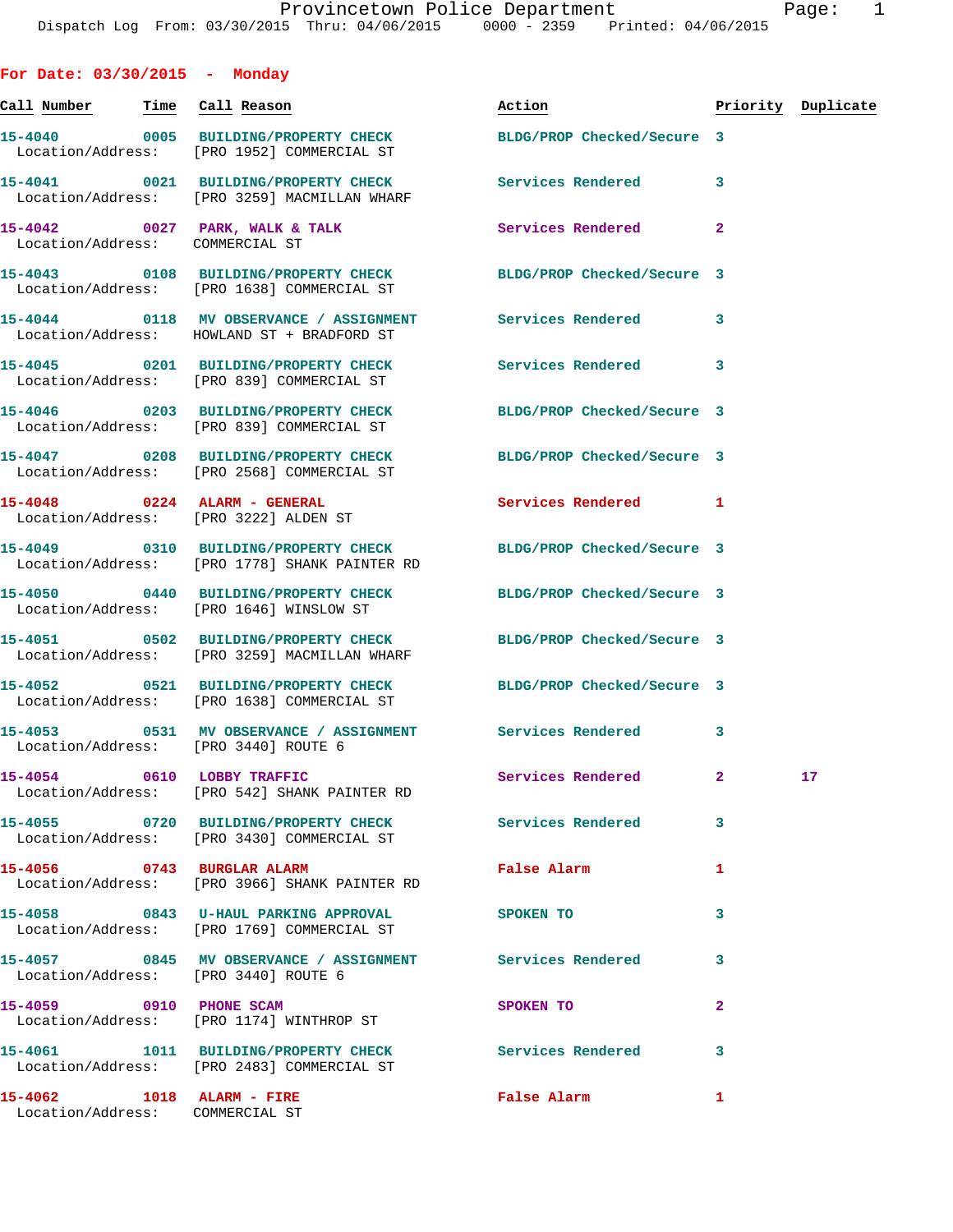|                                                                         | Provincetown Police Department<br>Dispatch Log From: 03/30/2015 Thru: 04/06/2015 0000 - 2359 Printed: 04/06/2015 |                            |                |
|-------------------------------------------------------------------------|------------------------------------------------------------------------------------------------------------------|----------------------------|----------------|
|                                                                         | 15-4063 1044 MV OBSERVANCE / ASSIGNMENT Services Rendered<br>Location/Address: SNAIL RD + COMMERCIAL ST          |                            | 3              |
|                                                                         | 15-4064 1057 PARK, WALK & TALK<br>Location/Address: [PRO 2500] COMMERCIAL ST                                     | <b>Services Rendered</b>   | $\mathbf{2}$   |
|                                                                         | 15-4065 1129 DOCTOR-ORDERED TRANSPORT<br>Location/Address: [PRO 440] HARRY KEMP WAY                              | Transported to Hospital    | 1              |
| 15-4067 1246 ATM ALARM                                                  | Location/Address: [PRO 3193] COMMERCIAL ST                                                                       | False Alarm                | 1              |
|                                                                         | 15-4068 1331 BUILDING/PROPERTY CHECK<br>Location/Address: [PRO 2540] RACE POINT RD                               | <b>Services Rendered</b>   | 3              |
| Location/Address: SHANK PAINTER RD                                      | 15-4069 1347 MV OBSERVANCE / ASSIGNMENT Services Rendered                                                        |                            | 3              |
| 15-4070 1513 MV COMPLAINT                                               | Location/Address: [PRO 1237] MILLER HILL RD                                                                      | <b>Services Rendered</b>   | $\overline{a}$ |
|                                                                         | 15-4071 1526 BUILDING/PROPERTY CHECK Services Rendered<br>Location/Address: [PRO 3430] COMMERCIAL ST             |                            | 3              |
| 15-4072 1612 MEDICAL EMERGENCY                                          | Location/Address: [PRO 3222] ALDEN ST                                                                            | Transported to Hospital    | 1              |
|                                                                         | 15-4073 1624 MV OBSERVANCE / ASSIGNMENT Services Rendered<br>Location/Address: [PRO 2898] JEROME SMITH RD        |                            | 3              |
|                                                                         | 15-4074 1624 MV OBSERVANCE / ASSIGNMENT Services Rendered<br>Location/Address: [PRO 2489] BRADFORD ST            |                            | 3              |
|                                                                         | 15-4077 1736 BUILDING/PROPERTY CHECK<br>Location/Address: [PRO 2490] PROVINCELANDS RD                            | <b>Services Rendered</b>   | 3              |
|                                                                         | 15-4078 1833 LOST RED NOTEBOOK/PAPERS<br>Location/Address: [PRO 106] COMMERCIAL ST                               | Services Rendered          | 3              |
|                                                                         | 15-4079 1914 LOST WALLET<br>Location/Address: [PRO 3121] COMMERCIAL ST                                           | <b>Services Rendered</b>   | 3              |
|                                                                         | 15-4080 1921 BUILDING/PROPERTY CHECK<br>Location/Address: [PRO 2483] COMMERCIAL ST                               | <b>Services Rendered</b>   |                |
|                                                                         | 15-4081 2012 MV OBSERVANCE / ASSIGNMENT Services Rendered<br>Location/Address: [PRO 106] COMMERCIAL ST           |                            | 3              |
|                                                                         | 15-4082 2033 BUILDING/PROPERTY CHECK<br>Location/Address: [PRO 3259] MACMILLAN WHARF                             | BLDG/PROP Checked/Secure 3 |                |
| 15-4083 2041 FEEDING COYOTES<br>Location/Address: [PRO 2110] TREMONT ST |                                                                                                                  | Services Rendered          | $\mathbf{2}$   |
| 15-4084 2137 ANIMAL CALL                                                | Location/Address: [PRO 1858] BRADFORD ST                                                                         | Could Not Locate           | $\mathbf{2}$   |
|                                                                         | 15-4085 2340 PARK, WALK & TALK<br>Location/Address: [PRO 208] COMMERCIAL ST                                      | Services Rendered          | 2              |
| For Date: $03/31/2015$ - Tuesday                                        |                                                                                                                  |                            |                |
|                                                                         | 15-4086 0013 BUILDING/PROPERTY CHECK BLDG/PROP Checked/Secure 3<br>Location/Address: [PRO 3256] COMMERCIAL ST    |                            |                |
| 15-4087                                                                 | 0031 BUILDING/PROPERTY CHECK BLDG/PROP Checked/Secure 3                                                          |                            |                |

 Location/Address: [PRO 530] SHANK PAINTER RD **15-4089 0216 BUILDING/PROPERTY CHECK BLDG/PROP Checked/Secure 3**  Location/Address: [PRO 519] RACE POINT RD

Page: 2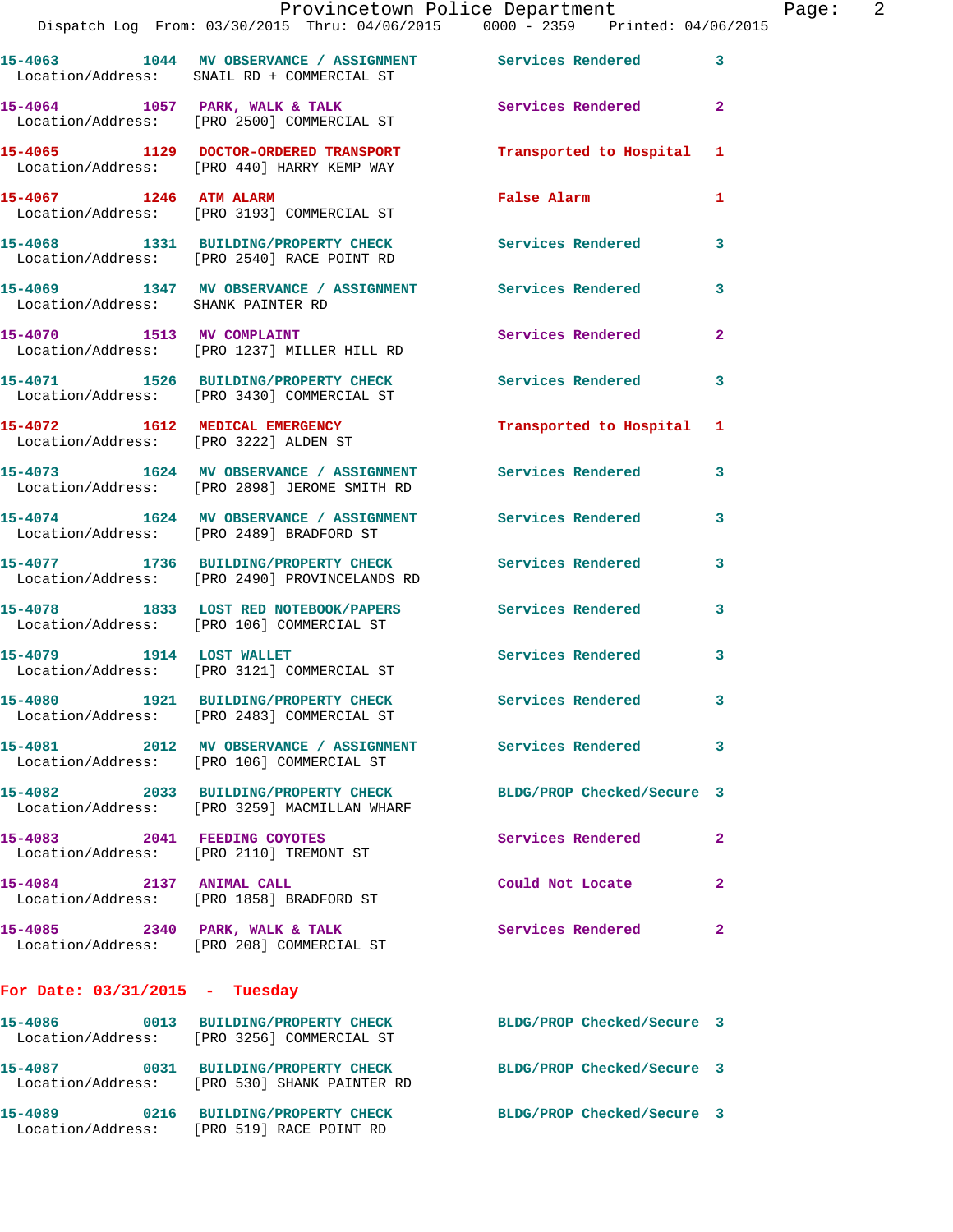|                                                                   | 15-4090 0222 BUILDING/PROPERTY CHECK<br>Location/Address: [PRO 1952] COMMERCIAL ST                      | BLDG/PROP Checked/Secure 3 |                |    |
|-------------------------------------------------------------------|---------------------------------------------------------------------------------------------------------|----------------------------|----------------|----|
|                                                                   | 15-4091 0224 BUILDING/PROPERTY CHECK<br>Location/Address: [PRO 1952] COMMERCIAL ST                      | BLDG/PROP Checked/Secure 3 |                |    |
|                                                                   | 15-4092 0459 BUILDING/PROPERTY CHECK<br>Location/Address: [PRO 175] COMMERCIAL ST                       | BLDG/PROP Checked/Secure 3 |                |    |
| 15-4093 0502 LOBBY TRAFFIC                                        | Location/Address: [PRO 542] SHANK PAINTER RD                                                            | Services Rendered 2        |                | 36 |
|                                                                   | 15-4094 0506 BUILDING/PROPERTY CHECK<br>Location/Address: [PRO 3259] MACMILLAN WHARF                    | BLDG/PROP Checked/Secure 3 |                |    |
|                                                                   | 15-4095 0511 MEDICAL EMERGENCY<br>Location/Address: [PRO 2144] CONWELL ST                               | <b>Services Rendered</b>   | 1              |    |
|                                                                   | 15-4097 0611 BUILDING/PROPERTY CHECK<br>Location/Address: [PRO 182] COMMERCIAL ST                       | BLDG/PROP Checked/Secure 3 |                |    |
| 15-4099 0810 AT SCHOOL                                            | Location/Address: [PRO 569] WINSLOW ST                                                                  | Services Rendered          | 3              |    |
|                                                                   | 15-4100 0812 BUILDING/PROPERTY CHECK<br>Location/Address: [PRO 1638] COMMERCIAL ST                      | BLDG/PROP Checked/Secure 3 |                |    |
|                                                                   | 15-4101 0812 BIKE ACCIDENT/TRANSPORT<br>Location/Address: [PRO 595] BRADFORD ST                         | Transported to Hospital 2  |                |    |
|                                                                   | 15-4103 0853 BUILDING/PROPERTY CHECK<br>Location/Address: [PRO 3259] MACMILLAN WHARF                    | BLDG/PROP Checked/Secure 3 |                |    |
|                                                                   | 15-4104 0900 NOISE COMPLAINT<br>Location/Address: [PRO 1237] MILLER HILL RD                             | Unfounded                  | 3              |    |
| Location: ROUTE 6 I/B                                             | 15-4105 0914 MV OBSERVANCE / ASSIGNMENT Services Rendered                                               |                            | 3              |    |
| 15-4106 0942 VERBAL SPEED<br>Location/Address: [PRO 2513] ROUTE 6 |                                                                                                         | <b>VERBAL WARNING</b>      | 3              |    |
| 15-4107 1022 BUS VS PARKED MV<br>Refer To Accident: 15-20-AC      | Location/Address: [PRO 444] HIGH POLE HILL                                                              | Services Rendered          | 1              |    |
|                                                                   | 15-4108 1037 PARKED TRUCK COMPLAINT<br>Location/Address: [PRO 1237] MILLER HILL RD                      | <b>Services Rendered</b>   | $\mathbf{2}$   |    |
|                                                                   | 15-4109 1049 PARK, WALK & TALK<br>Location/Address: [PRO 105] COMMERCIAL ST                             | Services Rendered          | $\overline{2}$ |    |
|                                                                   | 15-4110 1103 PARK, WALK & TALK<br>Location/Address: [PRO 2206] COMMERCIAL ST                            | <b>Services Rendered</b>   | $\mathbf{2}$   |    |
|                                                                   | 15-4111 1145 PARKED MV COMPLAINT<br>Location/Address: [PRO 2616] COMMERCIAL ST                          | Unfounded                  | $\mathbf{2}$   |    |
|                                                                   | 15-4112 1255 SEIZURE/TRANSPORT<br>Location/Address: [PRO 3020] STEARNS AVE                              | Transported to Hospital    | 1              |    |
|                                                                   | 15-4115 1609 MV OBSERVANCE / ASSIGNMENT Services Rendered<br>Location/Address: [PRO 1822] RACE POINT RD |                            | 3              |    |
| 15-4116 1625 MV STOP                                              | Location/Address: RACE POINT RD + TIN PAN ALLEY RD                                                      | <b>VERBAL WARNING</b>      | 3              |    |
| 15-4117 1853 MV STOP                                              | Location/Address: ROUTE 6 + CONWELL ST                                                                  | No Action Required 3       |                |    |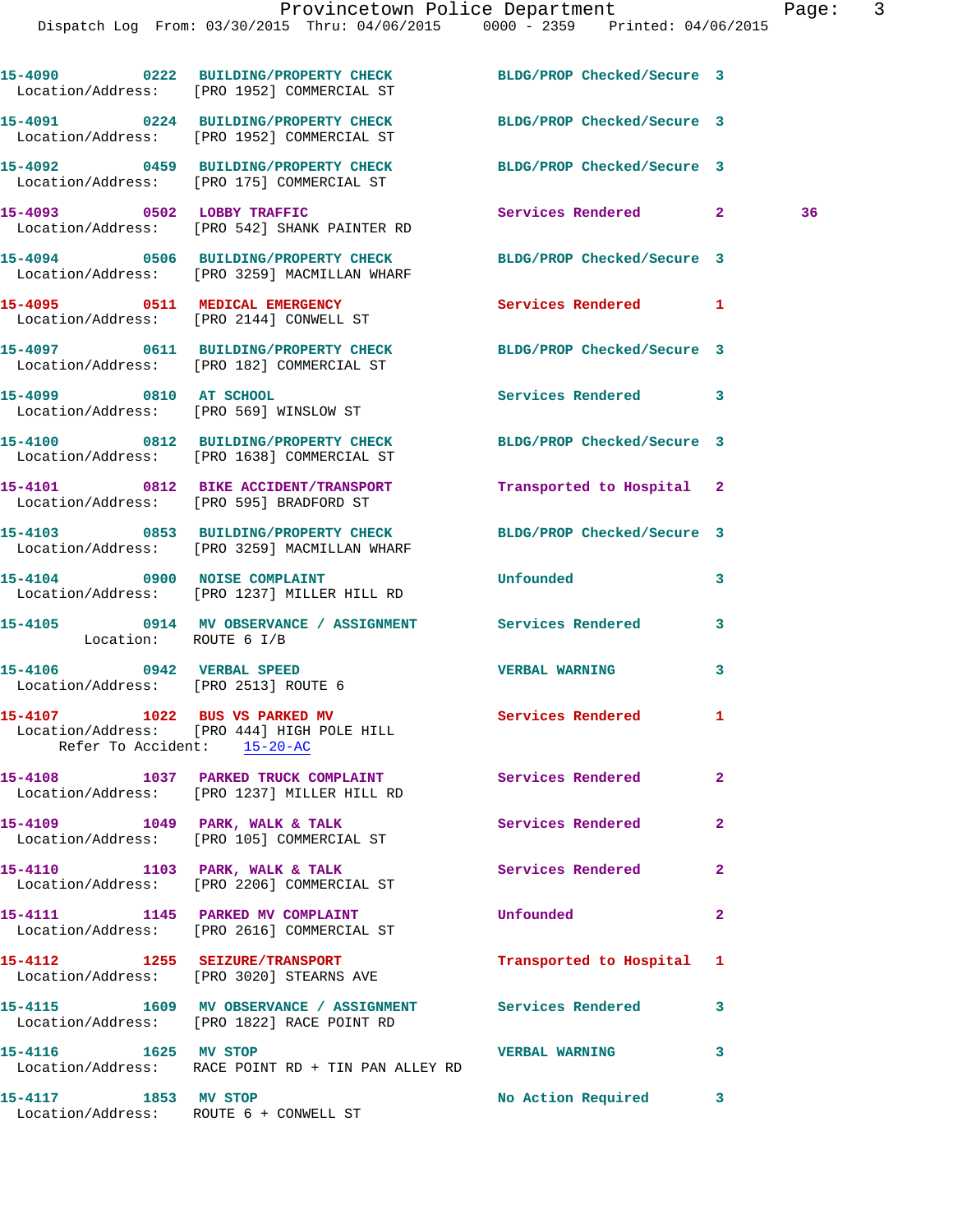| $\mathbb{R}^n$                     | Provincetown Police Department<br>Dispatch Log From: 03/30/2015 Thru: 04/06/2015 0000 - 2359 Printed: 04/06/2015  |                         | Page: 4 |  |
|------------------------------------|-------------------------------------------------------------------------------------------------------------------|-------------------------|---------|--|
|                                    |                                                                                                                   |                         |         |  |
|                                    | 15-4118    1911    COMPLAINT<br>Location/Address: [PRO 2548] HOWLAND ST                                           | SPOKEN TO 3             |         |  |
|                                    | 15-4119 1939 BUILDING/PROPERTY CHECK BLDG/PROP Checked/Secure 3<br>Location/Address: [PRO 433] RYDER ST EXT       |                         |         |  |
|                                    | 15-4120 2016 BUILDING/PROPERTY CHECK BLDG/PROP Checked/Secure 3<br>Location/Address: [PRO 444] HIGH POLE HILL     |                         |         |  |
|                                    | 15-4121 2055 BUILDING/PROPERTY CHECK BLDG/PROP Checked/Secure 3<br>Location/Address: [PRO 3004] BRADFORD ST       |                         |         |  |
|                                    | 15-4122 2104 MV OBSERVANCE / ASSIGNMENT Services Rendered 3<br>Location/Address: HOWLAND ST + BRADFORD ST         |                         |         |  |
| 15-4123 2135 MV STOP               | Location/Address: [PRO 1938] BRADFORD ST                                                                          | <b>VERBAL WARNING 3</b> |         |  |
|                                    | 15-4124 2213 BUILDING/PROPERTY CHECK BLDG/PROP Checked/Secure 3<br>Location/Address: [PRO 2542] COMMERCIAL ST     |                         |         |  |
|                                    | 15-4125 2341 BUILDING/PROPERTY CHECK BLDG/PROP Checked/Secure 3<br>Location/Address: [PRO 519] RACE POINT RD      |                         |         |  |
|                                    | 15-4126 2350 PARK, WALK & TALK Services Rendered 2<br>Location: [PRO 3431] LOPES SQUARE                           |                         |         |  |
| For Date: $04/01/2015$ - Wednesday |                                                                                                                   |                         |         |  |
|                                    | 15-4127 0000 BUILDING/PROPERTY CHECK BLDG/PROP Checked/Secure 3<br>Location/Address: [PRO 530] SHANK PAINTER RD   |                         |         |  |
|                                    | 15-4128 0001 BUILDING/PROPERTY CHECK Services Rendered 3<br>Location/Address: [PRO 444] HIGH POLE HILL            |                         |         |  |
|                                    | 15-4129 0017 MV OBSERVANCE / ASSIGNMENT Services Rendered 3<br>Location/Address: [PRO 2489] BRADFORD ST           |                         |         |  |
|                                    | 15-4130 0027 LOBBY TRAFFIC<br>Location/Address: [PRO 542] SHANK PAINTER RD                                        | Services Rendered 2     | 26      |  |
|                                    | 15-4131 0051 BUILDING/PROPERTY CHECK Services Rendered 3<br>Location/Address: [PRO 2483] COMMERCIAL ST            |                         |         |  |
|                                    | 15-4132 0112 BY-LAW VIOLATION Services Rendered 2<br>Location/Address: [PRO 2489] BRADFORD ST                     |                         |         |  |
|                                    | 15-4133 0121 BUILDING/PROPERTY CHECK BLDG/PROP Checked/Secure 3<br>Location: [PRO 3439] BARNSTABLE COUNTY SHERIFF |                         |         |  |
|                                    | 15-4134 0121 MV OBSERVANCE / ASSIGNMENT Services Rendered 3<br>Location/Address: [PRO 3430] COMMERCIAL ST         |                         |         |  |
|                                    | 15-4135 0209 BUILDING/PROPERTY CHECK BLDG/PROP Checked/Secure 3<br>Location/Address: [PRO 526] RYDER ST EXT       |                         |         |  |
|                                    | 15-4136 0228 BUILDING/PROPERTY CHECK BLDG/PROP Checked/Secure 3<br>Location/Address: [PRO 175] COMMERCIAL ST      |                         |         |  |
|                                    | 15-4137 		 0457 BUILDING/PROPERTY CHECK Services Rendered 3<br>Location/Address: [PRO 1776] PLEASANT ST           |                         |         |  |
|                                    | 15-4138 0512 BUILDING/PROPERTY CHECK BLDG/PROP Checked/Secure 3<br>Location/Address: [PRO 2206] COMMERCIAL ST     |                         |         |  |
|                                    | 15-4139 0611 BUILDING/PROPERTY CHECK BLDG/PROP Checked/Secure 3<br>Location/Address: [PRO 182] COMMERCIAL ST      |                         |         |  |
|                                    | 15-4140 0754 BUILDING/PROPERTY CHECK BLDG/PROP Checked/Secure 3                                                   |                         |         |  |

Location/Address: [PRO 3287] ROUTE 6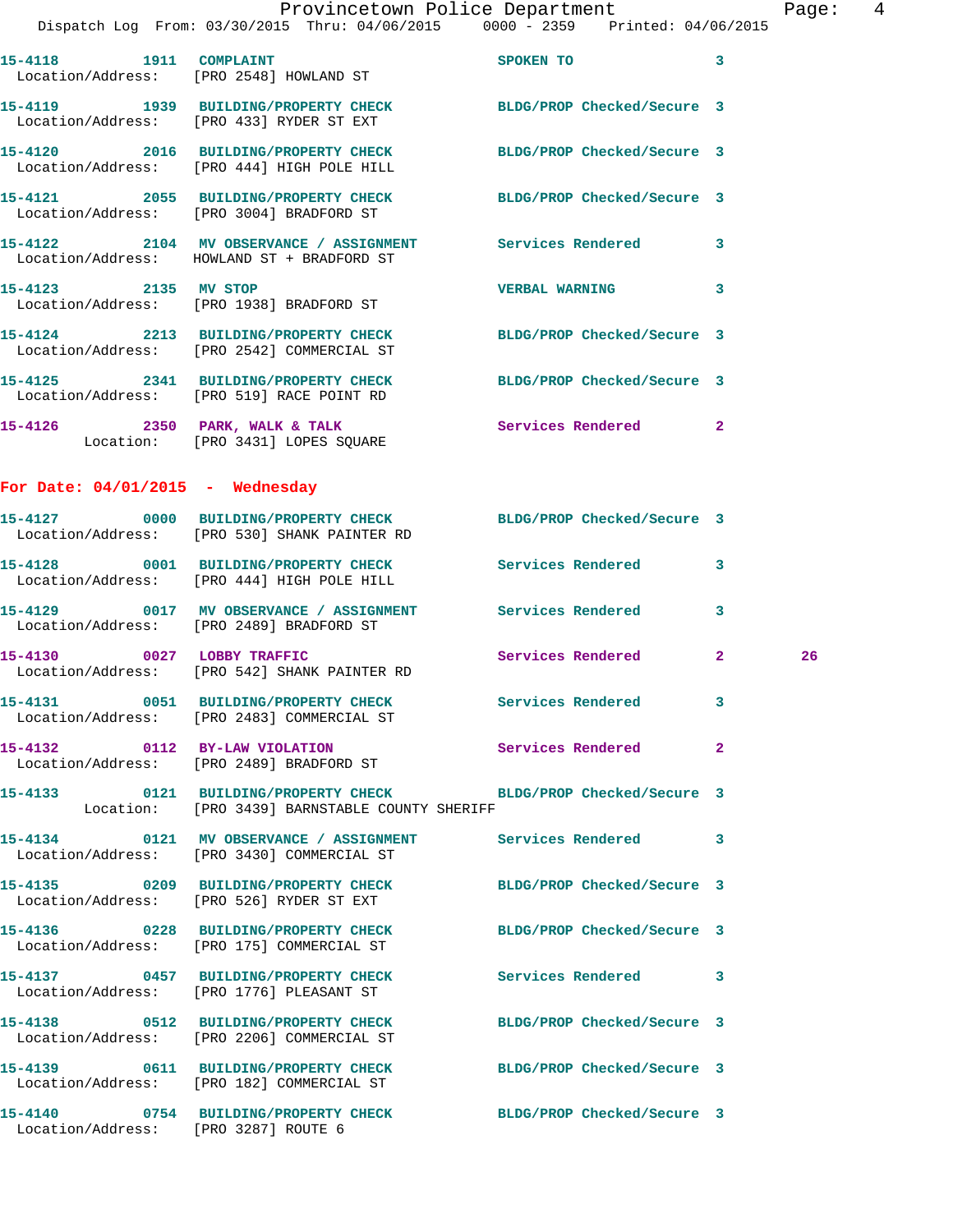| Location/Address: [PRO 2521] ROUTE 6                               | 15-4141 0758 VERBAL UNSECURED LOAD VERBAL WARNING 3                                                           |                          |                               |   |
|--------------------------------------------------------------------|---------------------------------------------------------------------------------------------------------------|--------------------------|-------------------------------|---|
|                                                                    | 15-4142 0859 MV OBSERVANCE / ASSIGNMENT Services Rendered 3<br>Location/Address: STANDISH ST + BRADFORD ST    |                          |                               |   |
|                                                                    | 15-4143 0925 BUILDING/PROPERTY CHECK BLDG/PROP Checked/Secure 3<br>Location/Address: [PRO 3317] CEMETERY RD   |                          |                               | 1 |
|                                                                    | 15-4144 0946 FOLLOW UP<br>Location/Address: [PRO 2110] TREMONT ST                                             | Unfounded                | $\mathbf{2}$                  |   |
|                                                                    | 15-4145 0948 TRAFFIC PROBLEM<br>Location/Address: PLEASANT ST + COMMERCIAL ST                                 | SPOKEN TO                | 3                             |   |
|                                                                    | 15-4146 0952 ALARM TESTING<br>Location/Address: [PRO 1778] SHANK PAINTER RD                                   | No Action Required 1     |                               |   |
|                                                                    | 15-4147 1018 VERBAL INSPECTION<br>Location/Address: [PRO 1986] WINTHROP ST                                    | <b>VERBAL WARNING</b>    | 3                             |   |
| Refer To Summons: 15-34-AR                                         | 15-4148    1024    FOLLOW UP<br>Location/Address: [PRO 285] COMMERCIAL ST                                     | FOLLOW UP                | $\mathbf{2}$                  |   |
|                                                                    | 15-4149 1033 BUILDING/PROPERTY CHECK Services Rendered 3<br>Location/Address: [PRO 2489] BRADFORD ST          |                          |                               |   |
|                                                                    | 15-4150 1039 BUILDING/PROPERTY CHECK BLDG/PROP Checked/Secure 3<br>Location/Address: [PRO 2206] COMMERCIAL ST |                          |                               |   |
| Location/Address: ROUTE 6                                          | 15-4151 1051 MV OBSERVANCE / ASSIGNMENT Services Rendered 3                                                   |                          |                               |   |
|                                                                    | 15-4152 1129 PARK, WALK & TALK<br>Location/Address: [PRO 105] COMMERCIAL ST                                   | Services Rendered        | $\mathbf{2}$                  |   |
|                                                                    | 15-4153 1133 LIFT ASSIST<br>Location/Address: [PRO 395] COMMERCIAL ST                                         | Services Rendered 1      |                               |   |
| 15-4154 1227 LOOSE DOG                                             | Location/Address: [PRO 2105] STANDISH ST                                                                      | Could Not Locate         | $\mathbf{2}$                  |   |
| 15-4155 1314 COURT RUN                                             | Location/Address: [PRO 542] SHANK PAINTER RD                                                                  | No Action Required 3     |                               |   |
|                                                                    | 15-4156 1323 BUILDING/PROPERTY CHECK Services Rendered 3<br>Location/Address: [PRO 2500] COMMERCIAL ST        |                          |                               |   |
|                                                                    | 15-4157 1345 BUILDING/PROPERTY CHECK BLDG/PROP Checked/Secure 3<br>Location/Address: [PRO 2206] COMMERCIAL ST |                          |                               |   |
| 15-4158    1348    VERBAL SPEED<br>Location/Address: RACE POINT RD |                                                                                                               | <b>VERBAL WARNING</b>    | 3                             |   |
|                                                                    | 15-4159 1358 PARK, WALK & TALK<br>Location/Address: [PRO 526] RYDER ST EXT                                    | Services Rendered        | $\mathbf{2}$                  |   |
|                                                                    | 15-4160 1407 LOST LEXUS KEY<br>Location/Address: [PRO 537] SHANK PAINTER RD                                   | Services Rendered        | 3                             |   |
|                                                                    | 15-4161 1409 MOCK CODE DRILL<br>Location/Address: [PRO 3222] ALDEN ST                                         | <b>Services Rendered</b> | 1                             |   |
| 15-4162 1411 SEAL CALL                                             | Location/Address: [PRO 3430] COMMERCIAL ST                                                                    | Services Rendered        | $\mathbf{2}$ and $\mathbf{2}$ | 1 |
| Location/Address: SHANK PAINTER RD                                 | 15-4163 1412 MV OBSERVANCE / ASSIGNMENT Services Rendered 3                                                   |                          |                               |   |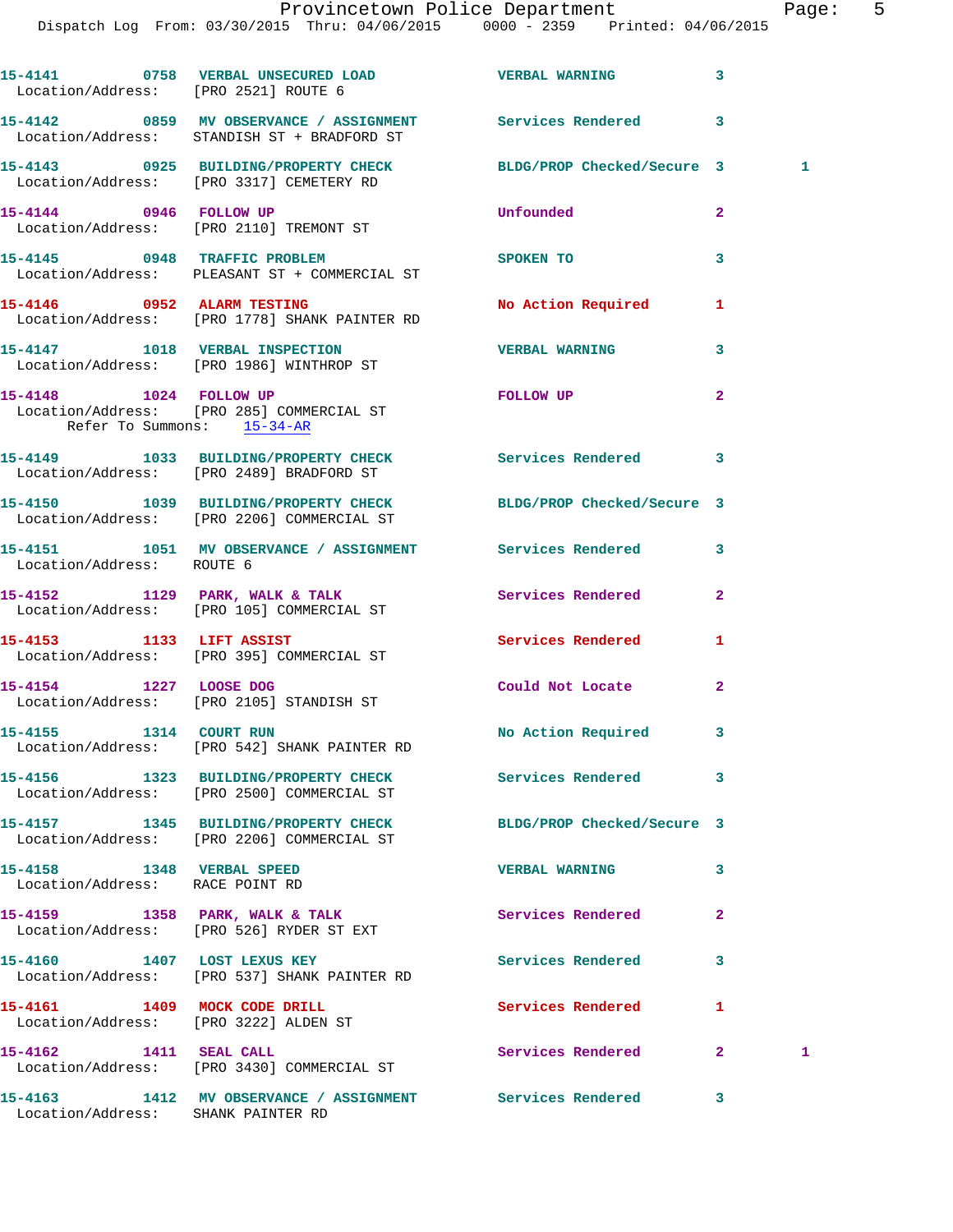|                                                      | Dispatch Log From: 03/30/2015 Thru: 04/06/2015 0000 - 2359 Printed: 04/06/2015                                  | Provincetown Police Department |   | Page: 6 |  |
|------------------------------------------------------|-----------------------------------------------------------------------------------------------------------------|--------------------------------|---|---------|--|
|                                                      | 15-4165 1532 BUILDING/PROPERTY CHECK BLDG/PROP Checked/Secure 3<br>Location/Address: [PRO 1638] COMMERCIAL ST   |                                |   |         |  |
|                                                      | 15-4164 1533 BUILDING/PROPERTY CHECK BLDG/PROP Checked/Secure 3<br>Location/Address: [PRO 2206] COMMERCIAL ST   |                                |   |         |  |
| 15-4166 1550 MV STOP<br>Location/Address: ROUTE 6    |                                                                                                                 | <b>VERBAL WARNING</b>          | 3 |         |  |
| Location/Address: ROUTE 6                            | 15-4167 1552 MV OBSERVANCE / ASSIGNMENT No Action Required 3                                                    |                                |   |         |  |
|                                                      | 15-4168 1601 MV OBSERVANCE / ASSIGNMENT Services Rendered<br>Location/Address: RACE POINT RD + SEASHORE PARK DR |                                | 3 |         |  |
|                                                      | 15-4169 1605 LOST SEAMENS CARD 15-4169 Services Rendered 3<br>Location/Address: [PRO 542] SHANK PAINTER RD      |                                |   |         |  |
|                                                      | 15-4170 1659 ANIMAL CALL<br>Location/Address: [PRO 262] CENTER ST                                               | Services Rendered 2            |   |         |  |
|                                                      | 15-4171 1726 BUILDING/PROPERTY CHECK BLDG/PROP Checked/Secure 3<br>Location/Address: [PRO 571] ALDEN ST         |                                |   |         |  |
| Location/Address: [PRO 3440] ROUTE 6                 | 15-4172 1802 MV OBSERVANCE / ASSIGNMENT Services Rendered 3                                                     |                                |   |         |  |
|                                                      | 15-4173 1826 BUILDING/PROPERTY CHECK BLDG/PROP Checked/Secure 3<br>Location/Address: [PRO 3317] CEMETERY RD     |                                |   |         |  |
| Location/Address: [PRO 512] PRINCE ST                | 15-4174 1953 BUILDING/PROPERTY CHECK BLDG/PROP Checked/Secure 3                                                 |                                |   |         |  |
|                                                      | 15-4176 2016 ANIMAL CALL<br>Location/Address: [PRO 2746] BRADFORD ST                                            | Services Rendered 2            |   | 1       |  |
|                                                      | 15-4175 2017 BUILDING/PROPERTY CHECK BLDG/PROP Checked/Secure 3<br>Location/Address: [PRO 306] COMMERCIAL ST    |                                |   |         |  |
|                                                      | 15-4177 2030 BUILDING/PROPERTY CHECK BLDG/PROP Checked/Secure 3<br>Location/Address: [PRO 175] COMMERCIAL ST    |                                |   |         |  |
|                                                      | 15-4178 2036 ALARM - GENERAL<br>Location/Address: [PRO 368] COMMERCIAL ST                                       | Taken/Referred to Other 1      |   |         |  |
|                                                      | 15-4179 2102 BUILDING/PROPERTY CHECK BLDG/PROP Checked/Secure 3<br>Location/Address: [PRO 306] COMMERCIAL ST    |                                |   |         |  |
|                                                      | 15-4180 2106 BUILDING/PROPERTY CHECK BLDG/PROP Checked/Secure 3<br>Location/Address: [PRO 444] HIGH POLE HILL   |                                |   |         |  |
| 15-4181 2122 MV STOP                                 | Location/Address: [PRO 1886] BRADFORD ST                                                                        | <b>VERBAL WARNING</b>          | 3 |         |  |
| Location/Address: CONWELL ST                         | 15-4182 2124 ASSIST AGENCY / TRURO PD Services Rendered 3                                                       |                                |   |         |  |
|                                                      | 15-4183 2125 BUILDING/PROPERTY CHECK BLDG/PROP Checked/Secure 3<br>Location/Address: [PRO 519] RACE POINT RD    |                                |   |         |  |
| 15-4184 2135 MV STOP<br>Location/Address: HOWLAND ST |                                                                                                                 | VERBAL WARNING 3               |   |         |  |
|                                                      | 15-4185 2246 ALARM - GENERAL<br>Location/Address: [PRO 440] HARRY KEMP WAY                                      | False Alarm                    | 1 |         |  |
|                                                      | 15-4186 2256 BUILDING/PROPERTY CHECK Services Rendered 3<br>Location/Address: [PRO 2483] COMMERCIAL ST          |                                |   |         |  |
|                                                      | 15-4187 2256 BUILDING/PROPERTY CHECK Services Rendered 3<br>Location/Address: [PRO 2898] JEROME SMITH RD        |                                |   |         |  |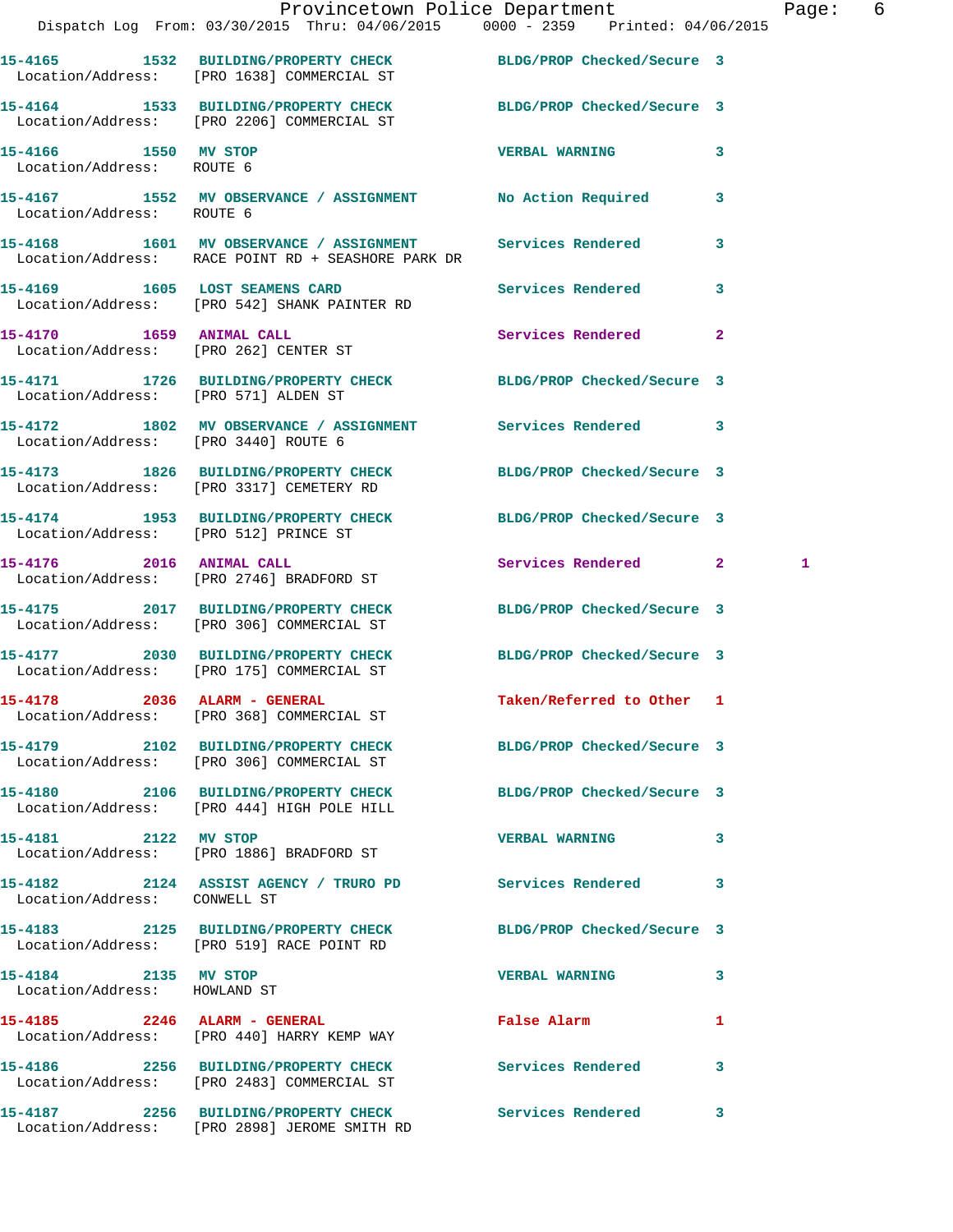| Page |  |
|------|--|
|------|--|

| 15-4188<br>Location/Address: | 2321 | <b>BUILDING/PROPERTY CHECK</b><br>[PRO 1780] JOHNSON ST                    | BLDG/PROP Checked/Secure 3 |   |
|------------------------------|------|----------------------------------------------------------------------------|----------------------------|---|
| 15-4189                      | 2321 | MV OBSERVANCE / ASSIGNMENT<br>Location/Address: [PRO 2898] JEROME SMITH RD | Services Rendered          | 3 |
| 15-4190                      | 2322 | MV OBSERVANCE / ASSIGNMENT<br>Location/Address: [PRO 2489] BRADFORD ST     | Services Rendered          | 3 |
| 15-4191<br>Location/Address: | 2332 | MV OBSERVANCE / ASSIGNMENT<br>HOWLAND ST + BRADFORD ST                     | Services Rendered          | 3 |
| 15-4192<br>Location/Address: | 2351 | MEDICAL EMERGENCY<br>SANDY HILL LN                                         | <b>PATIENT REFUSAL</b>     |   |

## **For Date: 04/02/2015 - Thursday**

|                                      | 15-4193 0001 LOBBY TRAFFIC<br>Location/Address: [PRO 542] SHANK PAINTER RD                                   | Services Rendered 2        |                | 29 |
|--------------------------------------|--------------------------------------------------------------------------------------------------------------|----------------------------|----------------|----|
|                                      | 15-4194 0006 BUILDING/PROPERTY CHECK<br>Location/Address: [PRO 2194] COMMERCIAL ST                           | BLDG/PROP Checked/Secure 3 |                |    |
|                                      | 15-4195 0041 BUILDING/PROPERTY CHECK BLDG/PROP Checked/Secure 3<br>Location/Address: [PRO 488] MAYFLOWER AVE |                            |                |    |
|                                      | 15-4196 6052 MV OBSERVANCE / ASSIGNMENT Services Rendered 3<br>Location/Address: RYDER ST + BRADFORD ST      |                            |                |    |
| 15-4197 0136 MEDICAL EMERGENCY       | Location/Address: [PRO 2003] FREEMAN ST                                                                      | Services Rendered          | $\mathbf{1}$   |    |
|                                      | 15-4198 0140 BUILDING/PROPERTY CHECK<br>Location/Address: [PRO 175] COMMERCIAL ST                            | BLDG/PROP Checked/Secure 3 |                |    |
|                                      | 15-4199 0144 BUILDING/PROPERTY CHECK BLDG/PROP Checked/Secure 3<br>Location/Address: [PRO 182] COMMERCIAL ST |                            |                |    |
|                                      | 15-4200 0210 BUILDING/PROPERTY CHECK<br>Location/Address: [PRO 1778] SHANK PAINTER RD                        | Services Rendered 3        |                |    |
|                                      | 15-4201 0236 BUILDING/PROPERTY CHECK<br>Location/Address: [PRO 105] COMMERCIAL ST                            | BLDG/PROP Checked/Secure 3 |                |    |
|                                      | 15-4204 0523 BUILDING/PROPERTY CHECK Services Rendered<br>Location/Address: [PRO 3430] COMMERCIAL ST         |                            | 3              |    |
| Location/Address: [PRO 521] ROUTE 6  | 15-4202 0524 BUILDING/PROPERTY CHECK Services Rendered 3                                                     |                            |                |    |
| Location/Address: [PRO 521] ROUTE 6  | 15-4203 0527 MV OBSERVANCE / ASSIGNMENT Services Rendered                                                    |                            | 3              |    |
| Location/Address: [PRO 2521] ROUTE 6 | 15-4205 0533 VERBAL DEFECTIVE TAIL LIGHT WERBAL WARNING                                                      |                            | 3              |    |
|                                      | 15-4206 0553 PARK, WALK & TALK<br>Location/Address: [PRO 516] RACE POINT RD                                  | <b>Services Rendered</b>   | $\overline{2}$ |    |
|                                      | 15-4207 0650 RACCOON FOLLOW-UP<br>Location/Address: [PRO 262] CENTER ST                                      | Taken/Referred to Other    | $\mathbf{2}$   |    |
|                                      | 15-4208 0718 PARK, WALK & TALK<br>Location: [PRO 3431] LOPES SQUARE                                          | Services Rendered          | $\overline{2}$ |    |
|                                      | 15-4209 0802 MV OBSERVANCE / ASSIGNMENT Services Rendered 3<br>Location/Address: [PRO 447] JEROME SMITH RD   |                            |                |    |
| 15-4210 0821 AT SCHOOL               |                                                                                                              | Services Rendered 3        |                |    |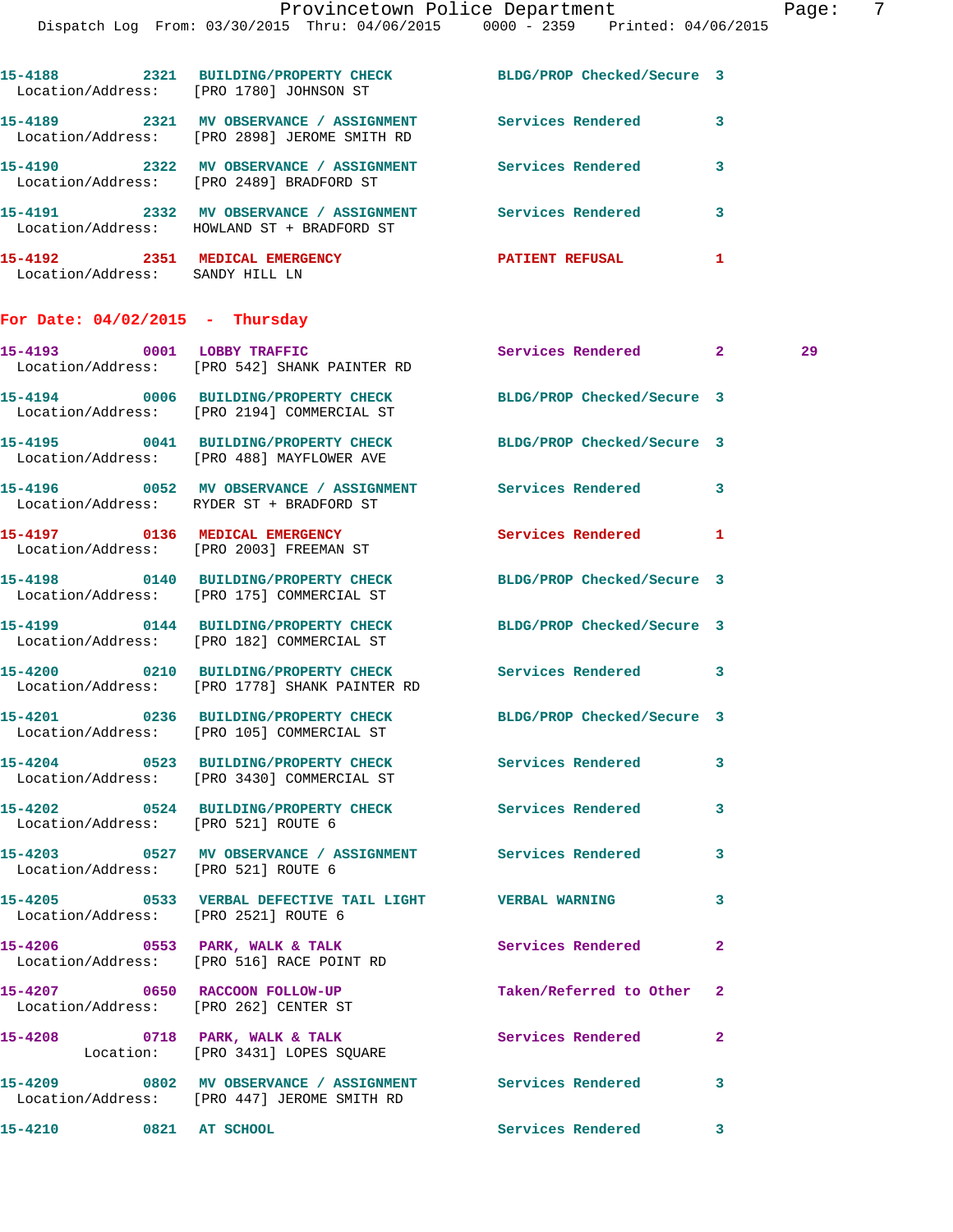|                                        | Dispatch Log From: 03/30/2015 Thru: 04/06/2015 0000 - 2359 Printed: 04/06/2015                                | Provincetown Police Department |              | Page: 8      |  |
|----------------------------------------|---------------------------------------------------------------------------------------------------------------|--------------------------------|--------------|--------------|--|
| Location/Address: [PRO 569] WINSLOW ST |                                                                                                               |                                |              |              |  |
| Location/Address: [PRO 3287] ROUTE 6   | 15-4211 0844 BUILDING/PROPERTY CHECK BLDG/PROP Checked/Secure 3                                               |                                |              |              |  |
|                                        | 15-4212 0916 BUILDING/PROPERTY CHECK<br>Location/Address: [PRO 2500] COMMERCIAL ST                            | Services Rendered 3            |              |              |  |
| Location/Address: [PRO 571] ALDEN ST   | 15-4213 0929 BUILDING/PROPERTY CHECK BLDG/PROP Checked/Secure 3                                               |                                |              |              |  |
| Location/Address: ROUTE 6 + CONWELL ST | 15-4214 0947 MV OBSERVANCE / ASSIGNMENT Services Rendered 3                                                   |                                |              |              |  |
| 15-4215 1000 OPEN DOOR                 | Location/Address: [PRO 1638] COMMERCIAL ST                                                                    | Services Rendered 3            |              |              |  |
|                                        | 15-4216 1012 SQUIRRELS IN ATTIC<br>Location/Address: [PRO 573] WINSLOW ST                                     | Services Rendered              | $\mathbf{2}$ |              |  |
|                                        | 15-4217 1119 BUILDING/PROPERTY CHECK BLDG/PROP Checked/Secure 3<br>Location/Address: [PRO 2500] COMMERCIAL ST |                                |              |              |  |
|                                        | 15-4218 1125 PARK, WALK & TALK Services Rendered 2<br>Location/Address: COMMERCIAL ST                         |                                |              |              |  |
|                                        | 15-4219 1129 SUMP PUMP DUMP<br>Location/Address: [PRO 1338] COMMERCIAL ST                                     | Could Not Locate 2             |              | 1            |  |
|                                        | 15-4220 1139 BUILDING/PROPERTY CHECK<br>Location/Address: [PRO 526] RYDER ST EXT                              | BLDG/PROP Checked/Secure 3     |              |              |  |
|                                        | 15-4221 1150 DOCTOR-ORDERED TRANSPORT<br>Location/Address: [PRO 440] HARRY KEMP WAY                           | Transported to Hospital 1      |              |              |  |
| Location/Address: [PRO 2513] ROUTE 6   | 15-4223 1328 MV OBSERVANCE / ASSIGNMENT                                                                       | Services Rendered 3            |              |              |  |
| Location/Address: [PRO 521] ROUTE 6    | 15-4224 1346 WRITTEN WARNING SPEED                                                                            | Citation/Warning Issued 3      |              |              |  |
|                                        | 15-4225 1407 ASSIST CITIZEN SPOKEN TO<br>Location/Address: [PRO 542] SHANK PAINTER RD                         |                                | 3            |              |  |
|                                        | 15-4226 1456 COMPLAINT-WELL-BEING CHECK No Action Required<br>Location/Address: [PRO 306] COMMERCIAL ST       |                                | 3            |              |  |
|                                        | 15-4227 1457 GENERAL INFO                                                                                     | No Action Required             | $\mathbf{3}$ |              |  |
|                                        | 15-4229 1554 MV COMPLAINT<br>Location/Address: [PRO 526] RYDER ST EXT                                         | Services Rendered              | $\mathbf{2}$ |              |  |
| Location/Address: HIGH POLE HILL       | 15-4230 1611 MV OBSERVANCE / ASSIGNMENT No Action Required                                                    |                                | 3            |              |  |
| Location/Address: ROUTE 6              | 15-4232 1704 MV OBSERVANCE / ASSIGNMENT No Action Required 3                                                  |                                |              |              |  |
| Location/Address: COMMERCIAL ST        | 15-4233 1726 COMPLAINT-WELL-BEING CHECK Could Not Locate                                                      |                                | 3            |              |  |
|                                        | 15-4234 1736 ANIMAL CALL-LOOSE DOG<br>Location/Address: [PRO 356] COMMERCIAL ST                               | Services Rendered 2            |              | $\mathbf{2}$ |  |
|                                        | 15-4235 1804 SERVE SUMMONS<br>Location/Address: [PRO 579] WINTHROP ST                                         | Could Not Locate               | 3            |              |  |
|                                        | 15-4236 1804 BUILDING/PROPERTY CHECK BLDG/PROP Checked/Secure 3<br>Location/Address: [PRO 1638] COMMERCIAL ST |                                |              |              |  |
| 15-4237 1852 ASSIST CITIZEN            |                                                                                                               | Services Rendered 3            |              |              |  |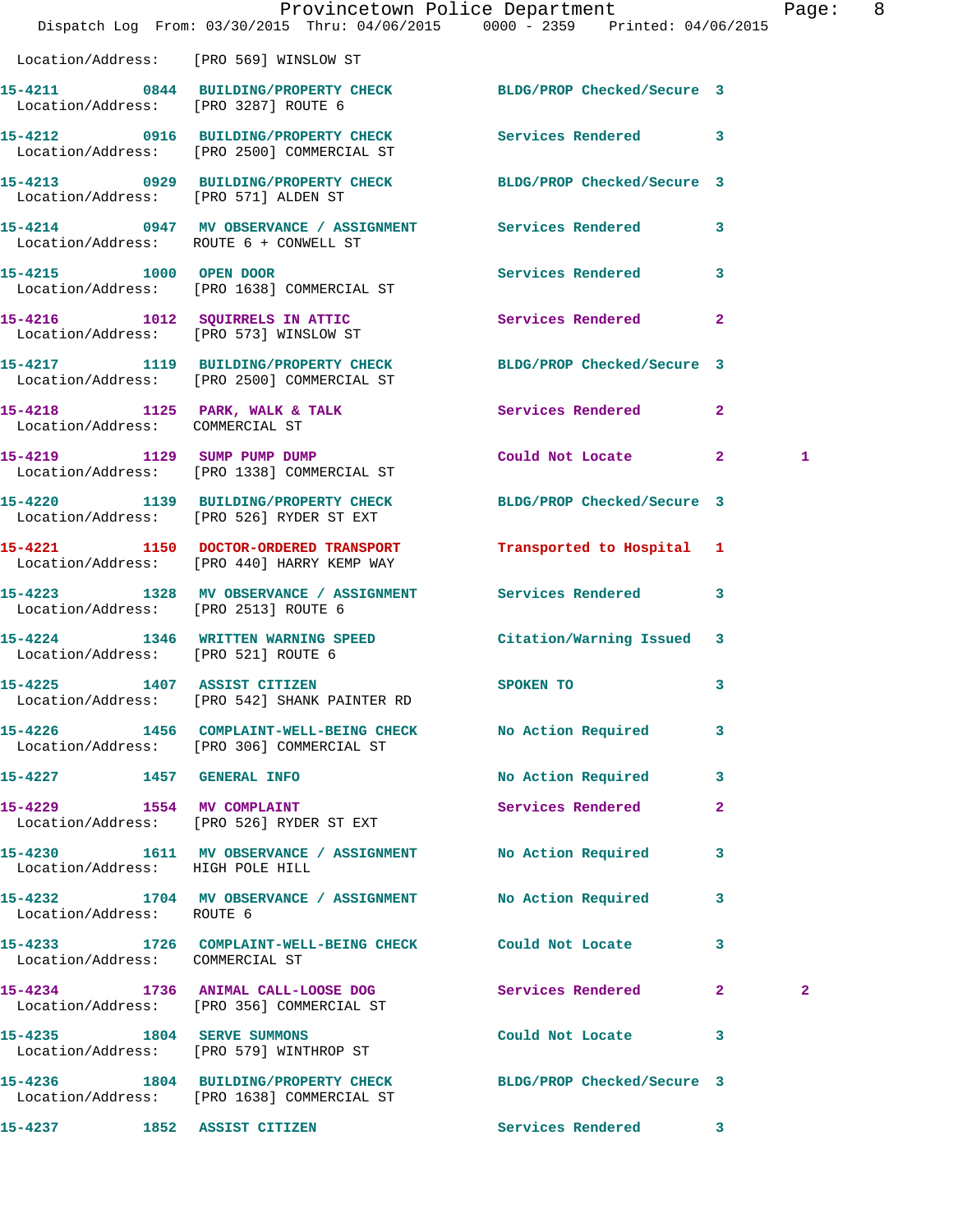|                                                                |                                                                                    | Provincetown Police Department                                                 | Page: | 9 |
|----------------------------------------------------------------|------------------------------------------------------------------------------------|--------------------------------------------------------------------------------|-------|---|
|                                                                |                                                                                    | Dispatch Log From: 03/30/2015 Thru: 04/06/2015 0000 - 2359 Printed: 04/06/2015 |       |   |
|                                                                | Location/Address: [PRO 542] SHANK PAINTER RD                                       |                                                                                |       |   |
|                                                                | 15-4238 2004 SERVE SUMMONS<br>Location/Address: [PRO 1613] WINTHROP ST             | Could Not Locate 3                                                             |       |   |
|                                                                | Location/Address: [PRO 444] HIGH POLE HILL                                         | 15-4239 2005 BUILDING/PROPERTY CHECK BLDG/PROP Checked/Secure 3                |       |   |
|                                                                | Location/Address: [PRO 2453] COMMERCIAL ST                                         | 15-4240 2011 BUILDING/PROPERTY CHECK BLDG/PROP Checked/Secure 3                |       |   |
|                                                                | Location: [PRO 3672] TOWN LINE                                                     | 15-4241 2018 MV OBSERVANCE / ASSIGNMENT No Action Required 3                   |       |   |
|                                                                | 15-4242 2022 BUILDING/PROPERTY CHECK<br>Location/Address: [PRO 1638] COMMERCIAL ST | BLDG/PROP Checked/Secure 3                                                     |       |   |
|                                                                | Location/Address: [PRO 519] RACE POINT RD                                          | 15-4243 2053 BUILDING/PROPERTY CHECK BLDG/PROP Checked/Secure 3                |       |   |
|                                                                | 15-4244 2106 STAFF AT THE SCHOOL<br>Location/Address: [PRO 569] WINSLOW ST         | No Action Required 3                                                           |       |   |
|                                                                | Location/Address: [PRO 175] COMMERCIAL ST                                          | 15-4245 2215 BUILDING/PROPERTY CHECK BLDG/PROP Checked/Secure 3                |       |   |
|                                                                | 15-4246 2243 COMM. BURGLAR<br>Location/Address: [PRO 440] HARRY KEMP WAY           | False Alarm 1                                                                  |       |   |
|                                                                | 15-4247 2255 BUILDING/PROPERTY CHECK<br>Location/Address: [PRO 182] COMMERCIAL ST  | BLDG/PROP Checked/Secure 3                                                     |       |   |
|                                                                | 15-4248 2302 COMM. BURGLAR<br>Location/Address: [PRO 30] BRADFORD ST               | False Alarm<br>$\mathbf{1}$                                                    |       |   |
|                                                                | 15-4249 2303 LOBBY TRAFFIC<br>Location/Address: [PRO 542] SHANK PAINTER RD         | False Alarm 3                                                                  | 35    |   |
|                                                                | Location/Address: [PRO 106] COMMERCIAL ST                                          | 15-4250 2344 BUILDING/PROPERTY CHECK Services Rendered 3                       |       |   |
| For Date: $04/03/2015$ - Friday                                |                                                                                    |                                                                                |       |   |
|                                                                | Location/Address: [PRO 1989] COMMERCIAL ST                                         | 15-4251 0042 BUILDING/PROPERTY CHECK BLDG/PROP Checked/Secure 3                |       |   |
|                                                                | Location/Address: RYDER ST + BRADFORD ST                                           | 15-4252 0051 MV OBSERVANCE / ASSIGNMENT Services Rendered 3                    |       |   |
|                                                                | Location/Address: [PRO 569] WINSLOW ST                                             | 15-4253 0148 BUILDING/PROPERTY CHECK BLDG/PROP Checked/Secure 3                |       |   |
| Location/Address: [PRO 3287] ROUTE 6                           |                                                                                    | 15-4254 0502 BUILDING/PROPERTY CHECK BLDG/PROP Checked/Secure 3                |       |   |
|                                                                | Location/Address: [PRO 447] JEROME SMITH RD                                        | 15-4255 0523 BUILDING/PROPERTY CHECK BLDG/PROP Checked/Secure 3                |       |   |
|                                                                | Location/Address: [PRO 2206] COMMERCIAL ST                                         | 15-4256 0554 BUILDING/PROPERTY CHECK Services Rendered 3                       |       |   |
|                                                                | 15-4274 0655 COFFEE WITH A COP<br>Location/Address: [PRO 539] SHANK PAINTER RD     | Services Rendered 2                                                            |       |   |
| 15-4257 0702 MV ACCIDENT<br>Location/Address: SHANK PAINTER RD |                                                                                    | Services Rendered 1                                                            |       |   |
| 15-4258 0704 GAS AROMA                                         | Location/Address: [PRO 2179] WINSLOW ST                                            | Services Rendered 3                                                            |       |   |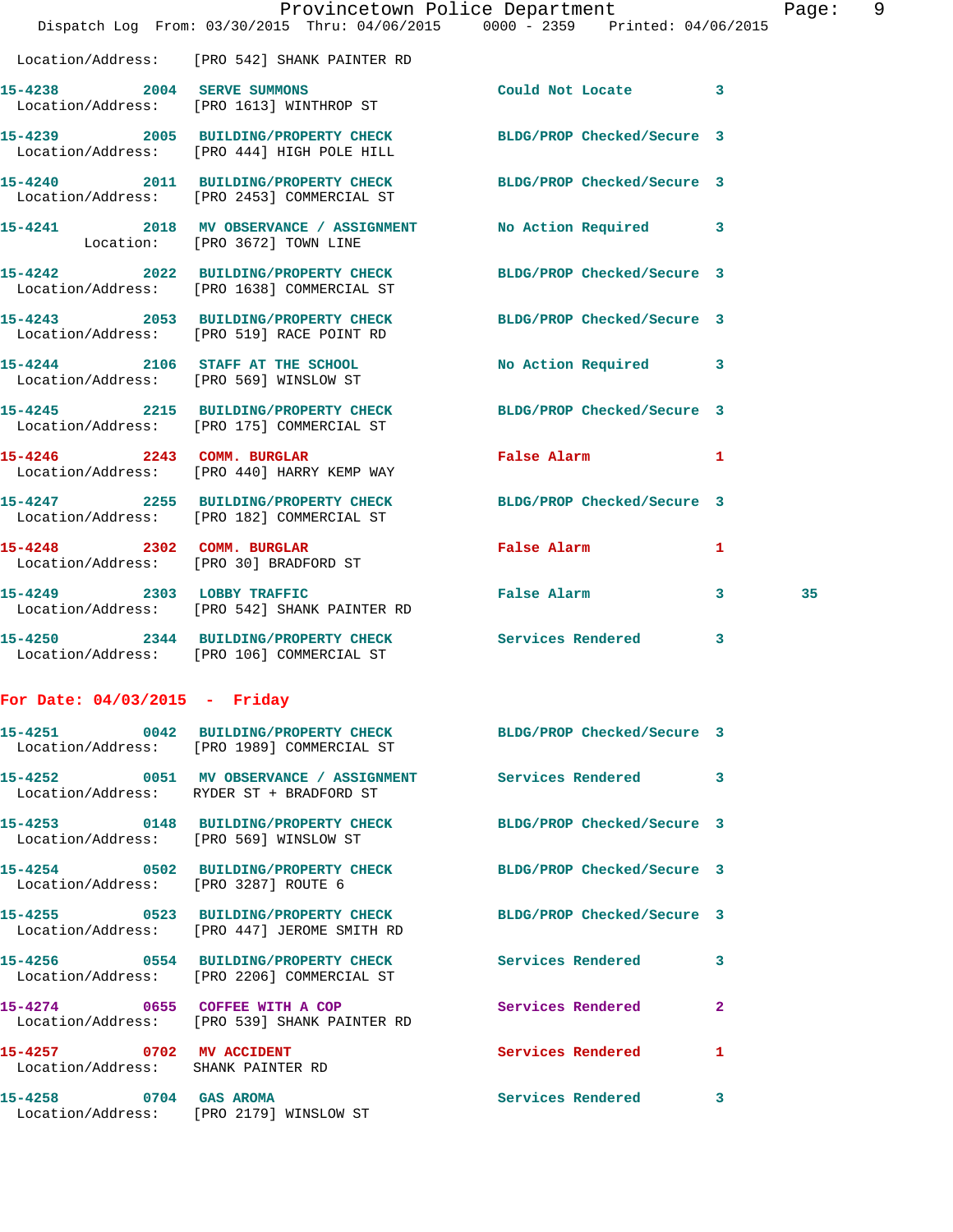|                                        | Provincetown Police Department<br>Dispatch Log From: 03/30/2015 Thru: 04/06/2015 0000 - 2359 Printed: 04/06/2015  |                          |                               | Page: 10 |  |
|----------------------------------------|-------------------------------------------------------------------------------------------------------------------|--------------------------|-------------------------------|----------|--|
|                                        | Location/Address: [PRO 3259] MACMILLAN WHARF                                                                      |                          |                               |          |  |
|                                        | 15-4260 0750 MV OBSERVANCE / ASSIGNMENT Services Rendered 3<br>Location/Address: HOWLAND ST + HARRY KEMP WAY      |                          |                               |          |  |
|                                        | 15-4261 0755 FAILURE TO SCOOP<br>Location/Address: [PRO 936] FRANKLIN ST                                          | Services Rendered        | $\mathbf{2}$                  |          |  |
|                                        | 15-4262 0757 SERVICE CALL<br>Location/Address: [PRO 3222] ALDEN ST                                                | Services Rendered        | 3                             |          |  |
|                                        |                                                                                                                   | Services Rendered 2      |                               |          |  |
|                                        | 15-4264 0813 MV STOP<br>Location/Address: HOWLAND ST + ROUTE 6                                                    | <b>VERBAL WARNING</b>    | 3                             |          |  |
| Location/Address: [PRO 571] ALDEN ST   | 15-4265 0834 BUILDING/PROPERTY CHECK BLDG/PROP Checked/Secure 3                                                   |                          |                               |          |  |
| Location/Address: HOWLAND ST + ROUTE 6 | 15-4266 0850 MV STOP                                                                                              | <b>VERBAL WARNING</b>    | 3                             |          |  |
|                                        | 15-4267 0858 LOST KEYS<br>Location/Address: [PRO 105] COMMERCIAL ST                                               | Services Rendered 3      |                               |          |  |
|                                        | 15-4268 0859 PARK, WALK & TALK<br>Location/Address: [PRO 105] COMMERCIAL ST                                       | Services Rendered        | $\mathbf{2}$                  |          |  |
|                                        | 15-4269 0922 BUILDING/PROPERTY CHECK BLDG/PROP Checked/Secure 3<br>Location/Address: [PRO 2483] COMMERCIAL ST     |                          |                               |          |  |
|                                        | 15-4270 0924 BUILDING/PROPERTY CHECK BLDG/PROP Checked/Secure 3<br>Location/Address: [PRO 2206] COMMERCIAL ST     |                          |                               |          |  |
| 15-4271 0925 CHILD EXCHANGE            | Location/Address: [PRO 542] SHANK PAINTER RD                                                                      | Services Rendered 3      |                               |          |  |
|                                        | 15-4272   0942   BUILDING/PROPERTY CHECK   BLDG/PROP Checked/Secure   3<br>Location/Address: [PRO 3287] ROUTE   6 |                          |                               |          |  |
|                                        | 15-4273 0956 COMPLAINT<br>Location/Address: [PRO 365] COMMERCIAL ST                                               | <b>Services Rendered</b> |                               |          |  |
|                                        | 15-4275 1115 MEDICAL EMERGENCY<br>Location/Address: [PRO 1161] WINSLOW ST                                         | <b>PATIENT REFUSAL</b>   | $\mathbf{1}$ and $\mathbf{1}$ | 1        |  |
| 15-4278 1130 PET PANTRY                | Location/Address: [PRO 3296] SHANK PAINTER RD                                                                     | Services Rendered        | $\mathbf{2}$                  |          |  |
|                                        | 15-4276 1139 STOLEN PATIO FURNITURE<br>Location/Address: [PRO 1516] BRADFORD ST                                   | Services Rendered        | $\mathbf{2}$                  |          |  |
|                                        | 15-4277 1150 TRAFFIC CONTROL<br>Location/Address: [PRO 2577] BRADFORD ST                                          | Services Rendered        | 3                             |          |  |
|                                        | 15-4280 1339 ANIMAL CALL<br>Location/Address: [PRO 2647] SHANK PAINTER RD                                         | Services Rendered        | $\mathbf{2}$                  |          |  |
| 15-4281 1356 MV ACCIDENT               | Location/Address: [PRO 1992] COMMERCIAL ST                                                                        | Services Rendered        | 1                             |          |  |
|                                        | 15-4282 1626 COMPLAINT<br>Location/Address: [PRO 3317] CEMETERY RD                                                | Services Rendered        | 3                             |          |  |
|                                        | 15-4283 1725 ASSIST AGENCY / TRURO PD Services Rendered<br>Location: [TRU] TRURO PD                               |                          | 3                             |          |  |
|                                        |                                                                                                                   |                          |                               |          |  |

**15-4284 1734 DISTURBANCE SPOKEN TO 1** 

Location/Address: [PRO 937] FRANKLIN ST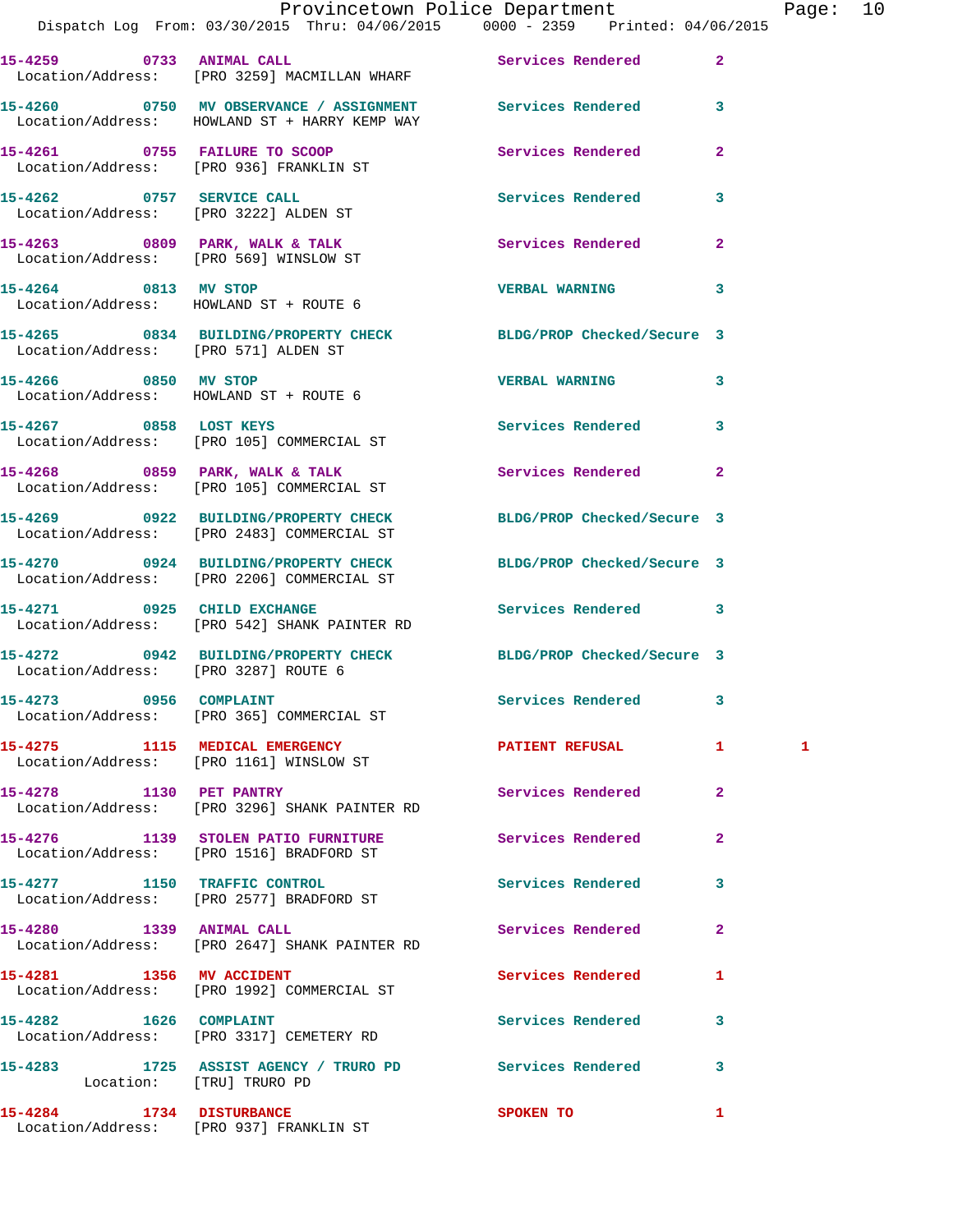|                                   | 15-4285 1757 ASSIST CITIZEN<br>Location/Address: [PRO 542] SHANK PAINTER RD                                    | Services Rendered          | 3            |    |
|-----------------------------------|----------------------------------------------------------------------------------------------------------------|----------------------------|--------------|----|
|                                   | 15-4286 1926 BUILDING/PROPERTY CHECK<br>Location/Address: [PRO 564] BAYBERRY AVE                               | <b>Services Rendered</b> 3 |              |    |
|                                   | 15-4287 1936 BUILDING/PROPERTY CHECK<br>Location/Address: [PRO 3287] ROUTE 6                                   | BLDG/PROP Checked/Secure 3 |              |    |
|                                   | 15-4288 2009 POLE FIRE<br>Location/Address: [PRO 506] PEARL ST                                                 | Services Rendered 1        |              |    |
|                                   | 15-4290 2119 BUILDING/PROPERTY CHECK BLDG/PROP Checked/Secure 3<br>Location/Address: SHANK PAINTER RD          |                            |              |    |
|                                   | 15-4289 2120 BUILDING/PROPERTY CHECK BLDG/PROP Checked/Secure 3<br>Location/Address: [PRO 1638] COMMERCIAL ST  |                            |              |    |
|                                   | 15-4291 2139 MEDICAL EMERGENCY<br>Location/Address: [PRO 2003] FREEMAN ST                                      | Transported to Hospital 1  |              |    |
|                                   | 15-4293 2226 BUILDING/PROPERTY CHECK<br>Location/Address: [PRO 2977] COMMERCIAL ST                             | Services Rendered 3        |              |    |
|                                   | 15-4294 2236 ASSIST AGENCY / TRURO PD Services Rendered<br>Location/Address: [PRO 542] SHANK PAINTER RD        |                            | 3            |    |
|                                   | 15-4295 2307 LOBBY TRAFFIC<br>Location/Address: [PRO 542] SHANK PAINTER RD                                     | Services Rendered 3        |              | 21 |
|                                   | 15-4296 2320 BUILDING/PROPERTY CHECK<br>Location/Address: [PRO 3259] MACMILLAN WHARF                           | BLDG/PROP Checked/Secure 3 |              |    |
|                                   | 15-4297 2348 MV OBSERVANCE / ASSIGNMENT Services Rendered 3<br>Location/Address: BRADFORD ST + HIGH POLE HILL  |                            |              |    |
|                                   |                                                                                                                |                            |              |    |
| For Date: $04/04/2015$ - Saturday |                                                                                                                |                            |              |    |
|                                   | 15-4298 0008 BUILDING/PROPERTY CHECK BLDG/PROP Checked/Secure 3<br>Location/Address: [PRO 1989] COMMERCIAL ST  |                            |              |    |
|                                   | 15-4299 0011 INTERNET DOWN/FIXED<br>Location/Address: [PRO 542] SHANK PAINTER RD                               | Services Rendered 3        |              |    |
|                                   | 15-4300 0026 MV OBSERVANCE / ASSIGNMENT Services Rendered<br>Location/Address: BRADFORD ST + RYDER ST          |                            | 3            |    |
|                                   | 15-4301 0038 PARK, WALK & TALK<br>Location/Address: [PRO 105] COMMERCIAL ST                                    | Services Rendered          | $\mathbf{2}$ |    |
|                                   | 15-4302 0054 BUILDING/PROPERTY CHECK BLDG/PROP Checked/Secure 3<br>Location/Address: [PRO 306] COMMERCIAL ST   |                            |              |    |
| 15-4303 0057 MV STOP              | Location/Address: [PRO 536] SHANK PAINTER RD                                                                   | <b>VERBAL WARNING</b>      | 3            |    |
| 15-4305 0102 BAR CHECK            | Location/Address: [PRO 484] MASONIC PL                                                                         | Services Rendered          | $\mathbf{2}$ |    |
|                                   | 15-4306  0106 BUILDING/PROPERTY CHECK BLDG/PROP Checked/Secure 3<br>Location/Address: [PRO 3256] COMMERCIAL ST |                            |              |    |
|                                   | 15-4304 0108 MV OBSERVANCE / ASSIGNMENT No Action Required<br>Location/Address: [PRO 2818] CONWELL ST          |                            | 3            |    |
| 15-4307 0121 MV STOP              | Location/Address: BRADFORD ST + RYDER ST                                                                       | <b>VERBAL WARNING</b>      | 3            |    |
|                                   | 15-4308  0127 ASSIST AGENCY / MUTUAL AID  VERBAL WARNING                                                       |                            | 3            |    |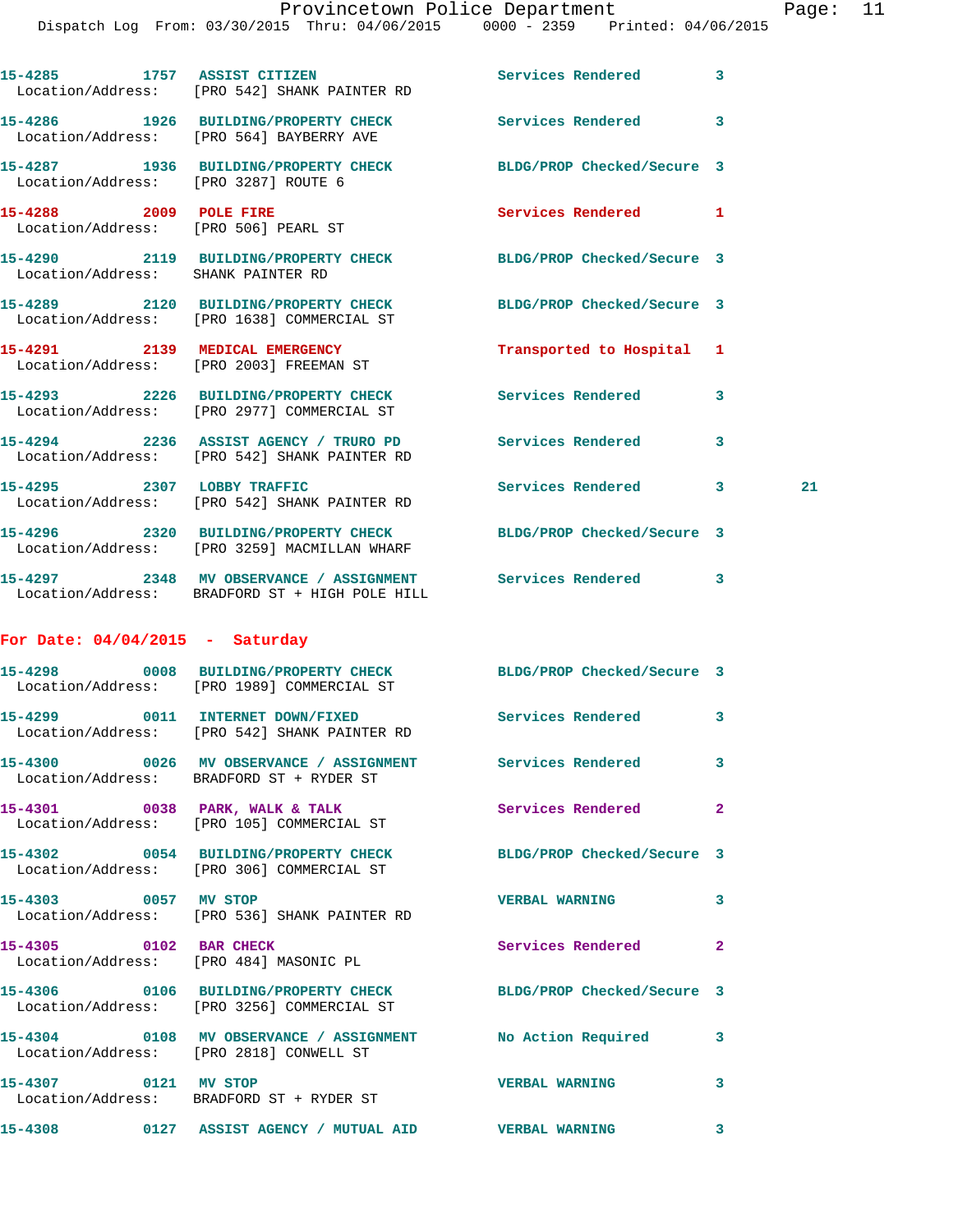|                                                                           | Provincetown Police Department<br>Dispatch Log From: 03/30/2015 Thru: 04/06/2015 0000 - 2359 Printed: 04/06/2015      |                            |              |
|---------------------------------------------------------------------------|-----------------------------------------------------------------------------------------------------------------------|----------------------------|--------------|
| Location/Address: [PRO 2479] ROUTE 6                                      |                                                                                                                       |                            |              |
|                                                                           | 15-4310      0448 ASSIST AGENCY /SUICIDAL FEMALE Transported to Hospital 3<br>Location/Address: [PRO 2094] CONWELL ST |                            |              |
|                                                                           | 15-4312 0527 BUILDING/PROPERTY CHECK<br>Location/Address: [PRO 526] RYDER ST EXT                                      | BLDG/PROP Checked/Secure 3 |              |
| Location/Address: [PRO 521] ROUTE 6                                       | 15-4313 0549 BUILDING/PROPERTY CHECK                                                                                  | <b>Services Rendered</b>   | 3            |
| 15-4314 0734 SERVICE CALL                                                 | Location/Address: [PRO 43] BRADFORD ST                                                                                | <b>Services Rendered</b>   | 3            |
|                                                                           | 15-4316 0735 BUILDING/PROPERTY CHECK<br>Location/Address: [PRO 2483] COMMERCIAL ST                                    | <b>Services Rendered</b>   | 3            |
|                                                                           | 15-4315 0738 BUILDING/PROPERTY CHECK<br>Location/Address: [PRO 526] RYDER ST EXT                                      | <b>Services Rendered</b>   | 3            |
| Location/Address: [PRO 3287] ROUTE 6                                      | 15-4317 0743 BUILDING/PROPERTY CHECK BLDG/PROP Checked/Secure 3                                                       |                            |              |
|                                                                           | 15-4318 0759 MEDICAL EMERGENCY<br>Location/Address: [PRO 3611] CAPTAIN BERTIES WAY                                    | <b>PATIENT REFUSAL</b>     | 1            |
|                                                                           | 15-4320 0924 MV OBSERVANCE / ASSIGNMENT Services Rendered<br>Location/Address: [PRO 106] COMMERCIAL ST                |                            | 3            |
|                                                                           | 15-4319 0926 CHILD EXCHANGE<br>Location/Address: [PRO 542] SHANK PAINTER RD                                           | Services Rendered          | 3            |
| 15-4321 0950 STOLEN PATIO TABLE<br>Location/Address: [PRO 1410] BAKER AVE |                                                                                                                       | Services Rendered          | 2            |
|                                                                           | 15-4322 1012 BUILDING/PROPERTY CHECK<br>Location/Address: [PRO 2483] COMMERCIAL ST                                    | BLDG/PROP Checked/Secure 3 |              |
|                                                                           | 15-4324 1022 BUILDING/PROPERTY CHECK<br>Location/Address: [PRO 2977] COMMERCIAL ST                                    | Services Rendered          | 3            |
|                                                                           | 15-4323 1023 BUILDING/PROPERTY CHECK<br>Location/Address: [PRO 2206] COMMERCIAL ST                                    | BLDG/PROP Checked/Secure 3 |              |
|                                                                           | 15-4325 1047 PARK, WALK & TALK<br>Location/Address: [PRO 2207] SHANK PAINTER RD                                       | Services Rendered          | $\mathbf{2}$ |
| Location/Address: [PRO 51] BRADFORD ST                                    | 15-4326 1052 MV OBSERVANCE / ASSIGNMENT Citation/Warning Issued                                                       |                            | 3            |
| Location/Address: [PRO 3440] ROUTE 6                                      | 15-4327 1133 MV OBSERVANCE / ASSIGNMENT Services Rendered                                                             |                            | 3            |
|                                                                           | 15-4328 1208 MV STOP<br>Location/Address: KENDALL LN + BRADFORD ST                                                    | Citation/Warning Issued    | 3            |
| 15-4329 1209 MV STOP<br>Location/Address: ROUTE 6 + SNAIL RD              |                                                                                                                       | <b>VERBAL WARNING</b>      | 3            |
|                                                                           | 15-4330 1219 LOST MASS LICENSE<br>Location/Address: [PRO 105] COMMERCIAL ST                                           | Services Rendered          | 3            |
|                                                                           | 15-4331 1222 ASSIST PAROLE OFFICER<br>Location/Address: [PRO 542] SHANK PAINTER RD                                    | Services Rendered          | 3            |
|                                                                           | 15-4333 1248 ASSIST AGENCY / MUTUAL AID Services Rendered<br>Location/Address: [PRO 3430] COMMERCIAL ST               |                            | 3            |
|                                                                           | 15-4334 1324 PARKING COMPLAINT / GENERAL GONE ON ARRIVAL<br>Location/Address: [PRO 1181] COMMERCIAL ST                |                            | 3            |

Page: 12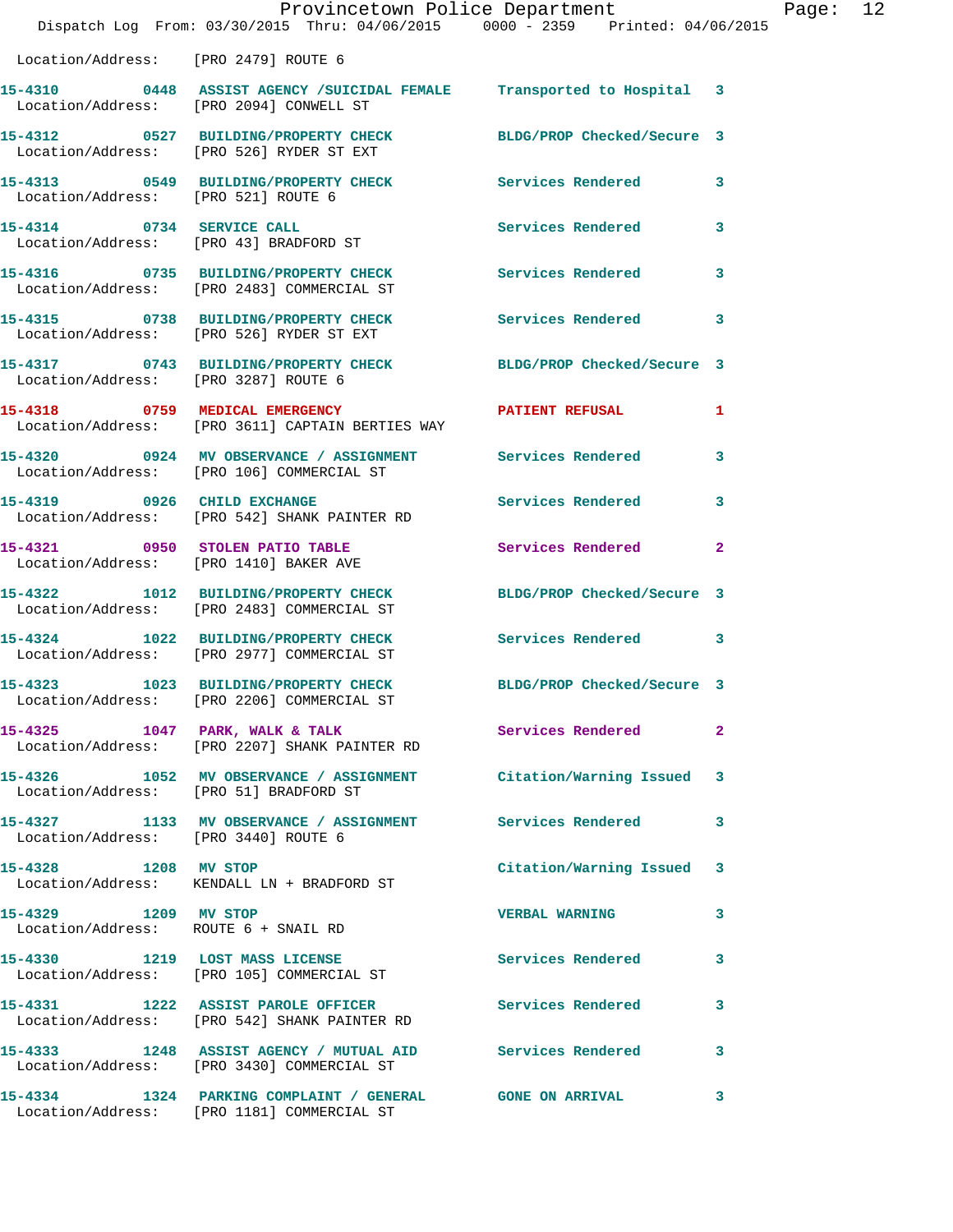| $\mathcal{L}(\mathcal{L})$                                | Provincetown Police Department<br>Dispatch Log From: 03/30/2015 Thru: 04/06/2015 0000 - 2359 Printed: 04/06/2015 |                           | Page: 13 |  |
|-----------------------------------------------------------|------------------------------------------------------------------------------------------------------------------|---------------------------|----------|--|
|                                                           | 15-4335 1328 STUCK IN ELEVATOR Services Rendered 3<br>Location/Address: [PRO 2559] COMMERCIAL ST                 |                           |          |  |
| 15-4336 1412 COMPLAINT<br>Location/Address: COMMODORE AVE |                                                                                                                  | Services Rendered 3       |          |  |
|                                                           | 15-4337 1630 BUILDING/PROPERTY CHECK BLDG/PROP Checked/Secure 3<br>Location/Address: [PRO 3317] CEMETERY RD      |                           |          |  |
|                                                           | 15-4338 1710 MV STOP<br>Location/Address: FREEMAN ST + STANDISH ST                                               | VERBAL WARNING 3          |          |  |
|                                                           | 15-4339 1714 MV STOP<br>Location/Address: BRADFORD ST + MILLER HILL RD                                           | Citation/Warning Issued 3 |          |  |
|                                                           | 15-4340 1924 CUSTODIAL EXCHANGE 15-4340 Services Rendered 3<br>Location/Address: [PRO 542] SHANK PAINTER RD      |                           |          |  |
|                                                           | 15-4341 2141 MEDICAL EMERGENCY<br>Location/Address: [PRO 1886] BRADFORD ST                                       | Services Rendered 1       |          |  |
|                                                           | 15-4342 2338 BUILDING/PROPERTY CHECK BLDG/PROP Checked/Secure 3<br>Location/Address: [PRO 175] COMMERCIAL ST     |                           |          |  |
|                                                           | 15-4343 2345 BUILDING/PROPERTY CHECK BLDG/PROP Checked/Secure 3<br>Location/Address: [PRO 440] HARRY KEMP WAY    |                           |          |  |
|                                                           | 15-4344 2356 DISTURBANCE<br>Location/Address: [PRO 3443] COMMERCIAL ST                                           | Could Not Locate 1        |          |  |
| For Date: $04/05/2015$ - Sunday                           |                                                                                                                  |                           |          |  |
|                                                           | 15-4345 0000 LOBBY TRAFFIC<br>Location/Address: [PRO 542] SHANK PAINTER RD                                       | Services Rendered 2       | 6        |  |
|                                                           | 15-4347 0006 PARK, WALK & TALK<br>Location/Address: [PRO 3236] COMMERCIAL ST                                     | Services Rendered 2       |          |  |
|                                                           | 15-4348 0031 BUILDING/PROPERTY CHECK BLDG/PROP Checked/Secure 3<br>Location/Address: [PRO 105] COMMERCIAL ST     |                           |          |  |
| 15-4350 0042 BAR CHECK                                    | Location/Address: [PRO 106] COMMERCIAL ST                                                                        | Services Rendered 2       |          |  |
|                                                           | 15-4349 0043 BUILDING/PROPERTY CHECK BLDG/PROP Checked/Secure 3<br>Location/Address: [PRO 526] RYDER ST EXT      |                           |          |  |
|                                                           | 15-4351 0102 MV OBSERVANCE / ASSIGNMENT Services Rendered 3<br>Location/Address: RYDER ST + BRADFORD ST          |                           |          |  |
|                                                           | 15-4352 0118 MV OBSERVANCE / ASSIGNMENT Services Rendered 3<br>Location/Address: BRADFORD ST + HOWLAND ST        |                           |          |  |
|                                                           | 15-4353 0139 BUILDING/PROPERTY CHECK BLDG/PROP Checked/Secure 3<br>Location/Address: [PRO 1780] JOHNSON ST       |                           |          |  |
|                                                           | 15-4354 0149 MV OBSERVANCE / ASSIGNMENT Services Rendered 3<br>Location/Address: [PRO 2494] BRADFORD ST          |                           |          |  |
|                                                           | 15-4355 0203 BUILDING/PROPERTY CHECK BLDG/PROP Checked/Secure 3<br>Location/Address: [PRO 2481] TREMONT ST       |                           |          |  |
|                                                           | 15-4356 0504 BUILDING/PROPERTY CHECK BLDG/PROP Checked/Secure 3<br>Location/Address: [PRO 182] COMMERCIAL ST     |                           |          |  |
|                                                           | 15-4357 0511 BUILDING/PROPERTY CHECK BLDG/PROP Checked/Secure 3<br>Location/Address: [PRO 2206] COMMERCIAL ST    |                           |          |  |
|                                                           | 15-4358 			0520 BUILDING/PROPERTY CHECK BLDG/PROP Checked/Secure 3                                               |                           |          |  |

Location/Address: [PRO 447] JEROME SMITH RD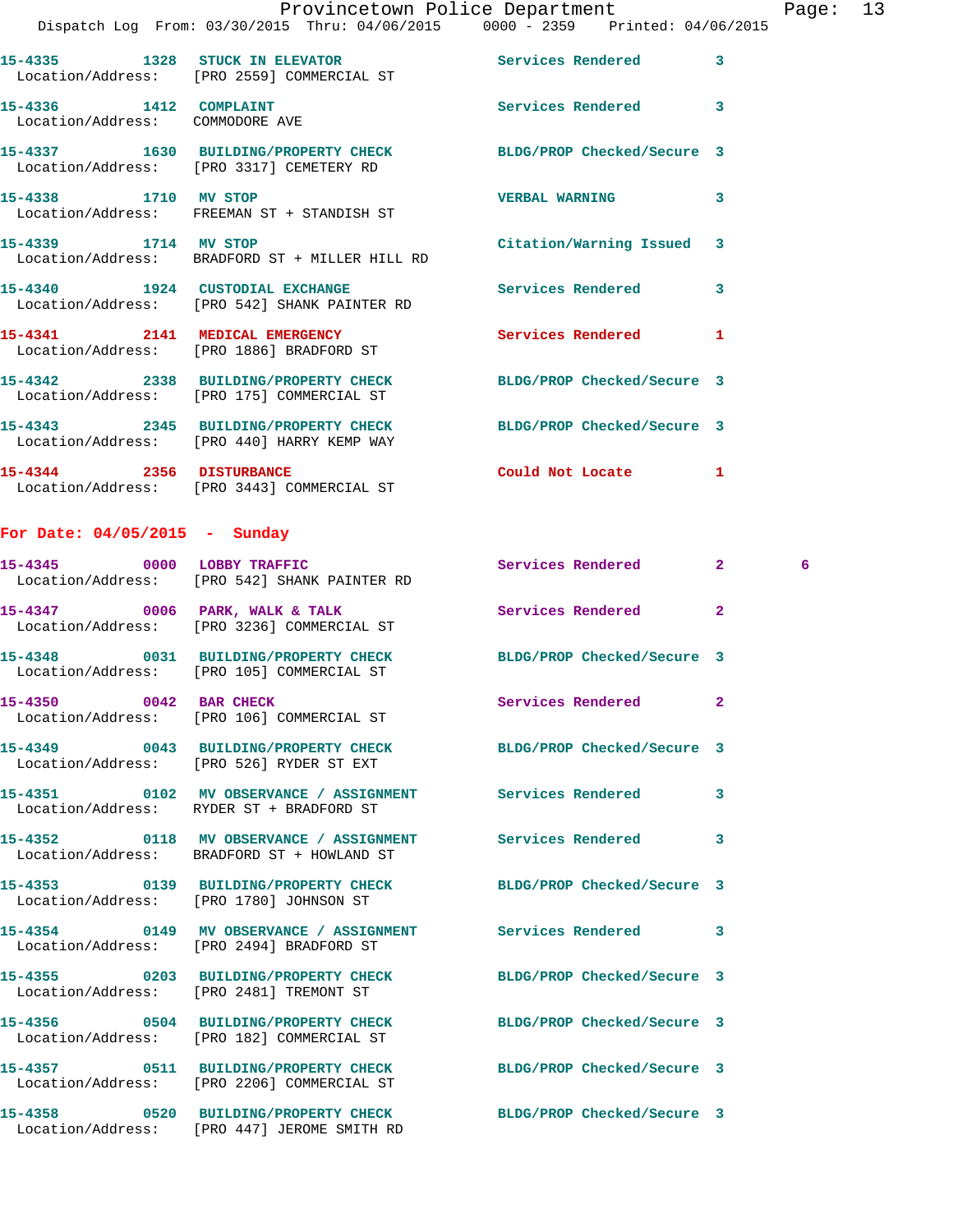|                                                                        | 15-4359 0556 BUILDING/PROPERTY CHECK<br>Location/Address: [PRO 3317] CEMETERY RD                              | <b>Services Rendered</b>             | $\overline{\mathbf{3}}$ |
|------------------------------------------------------------------------|---------------------------------------------------------------------------------------------------------------|--------------------------------------|-------------------------|
|                                                                        | 15-4360 0557 BUILDING/PROPERTY CHECK<br>Location/Address: [PRO 3318] CEMETERY RD                              | <b>Services Rendered</b>             | 3                       |
| 15-4361 0731 ALARM - GENERAL<br>Location/Address: [PRO 437] FREEMAN ST |                                                                                                               | False Alarm                          | $\mathbf{1}$            |
|                                                                        | 15-4362 0757 BUILDING/PROPERTY CHECK<br>Location/Address: [PRO 2483] COMMERCIAL ST                            | <b>Services Rendered</b><br>$\sim$ 3 |                         |
|                                                                        | 15-4363 0803 MEDICAL EMERGENCY/CODE 99<br>Location/Address: [PRO 1328] COMMERCIAL ST                          | Taken/Referred to Other 1            |                         |
| 15-4364 0844 ALARM - GENERAL                                           | Location/Address: [PRO 1838] ATWOOD AVE                                                                       | False Alarm                          | $\mathbf{1}$            |
|                                                                        | 15-4365 0943 MV COMPLAINT<br>Location/Address: [PRO 1483] MECHANIC ST                                         | <b>Services Rendered</b>             | $\mathbf{2}$            |
| 15-4366 1057 CHILD EXCHANGE                                            | Location/Address: [PRO 542] SHANK PAINTER RD                                                                  | Services Rendered                    | 3                       |
| Location/Address: [PRO 1561] CONANT ST                                 | 15-4367 1126 MEDICAL EMERGENCY                                                                                | Transported to Hospital 1            |                         |
|                                                                        | 15-4369 1201 PARK, WALK & TALK<br>Location/Address: [PRO 105] COMMERCIAL ST                                   | Services Rendered                    | $\mathbf{2}$            |
|                                                                        | 15-4370 1213 LANDLORD/TENANT<br>Location/Address: [PRO 3485] JEROME SMITH RD<br>Refer To Arrest: 15-45-AR     | Arrest(s) Made                       | $\mathbf{2}$            |
|                                                                        |                                                                                                               |                                      |                         |
| 15-4371 1254 ALARM - FIRE                                              | Location/Address: [PRO 1886] BRADFORD ST                                                                      | False Alarm                          | $\mathbf{1}$            |
|                                                                        | 15-4373 1541 BUILDING/PROPERTY CHECK<br>Location/Address: [PRO 175] COMMERCIAL ST                             | BLDG/PROP Checked/Secure 3           |                         |
|                                                                        | 15-4375 1646 BUILDING/PROPERTY CHECK<br>Location/Address: [PRO 2898] JEROME SMITH RD                          | BLDG/PROP Checked/Secure 3           |                         |
| 15-4376                                                                | 1824 BUILDING/PROPERTY CHECK<br>Location/Address: [PRO 518] RACE POINT RD                                     | BLDG/PROP Checked/Secure 3           |                         |
|                                                                        | 15-4377 1825 BUILDING/PROPERTY CHECK BLDG/PROP Checked/Secure 3<br>Location/Address: [PRO 1638] COMMERCIAL ST |                                      |                         |
|                                                                        | 15-4378 1928 SERVE RESTRAINING ORDER<br>Location/Address: [PRO 542] SHANK PAINTER RD                          | <b>Services Rendered</b>             | $\mathbf{2}$            |
| 15-4379 2339 PARK, WALK & TALK                                         | Location/Address: [PRO 105] COMMERCIAL ST                                                                     | Services Rendered                    | $\overline{2}$          |
| 15-4380 2358 LOBBY TRAFFIC                                             | Location/Address: [PRO 542] SHANK PAINTER RD                                                                  | Services Rendered 3                  |                         |
| For Date: $04/06/2015$ - Monday                                        |                                                                                                               |                                      |                         |
|                                                                        | 15-4381 0003 BUILDING/PROPERTY CHECK<br>Location/Address: [PRO 1952] COMMERCIAL ST                            | BLDG/PROP Checked/Secure 3           |                         |
|                                                                        | 15-4382 0019 BUILDING/PROPERTY CHECK<br>Location/Address: [PRO 530] SHANK PAINTER RD                          | BLDG/PROP Checked/Secure 3           |                         |

Location/Address: [PRO 2577] BRADFORD ST